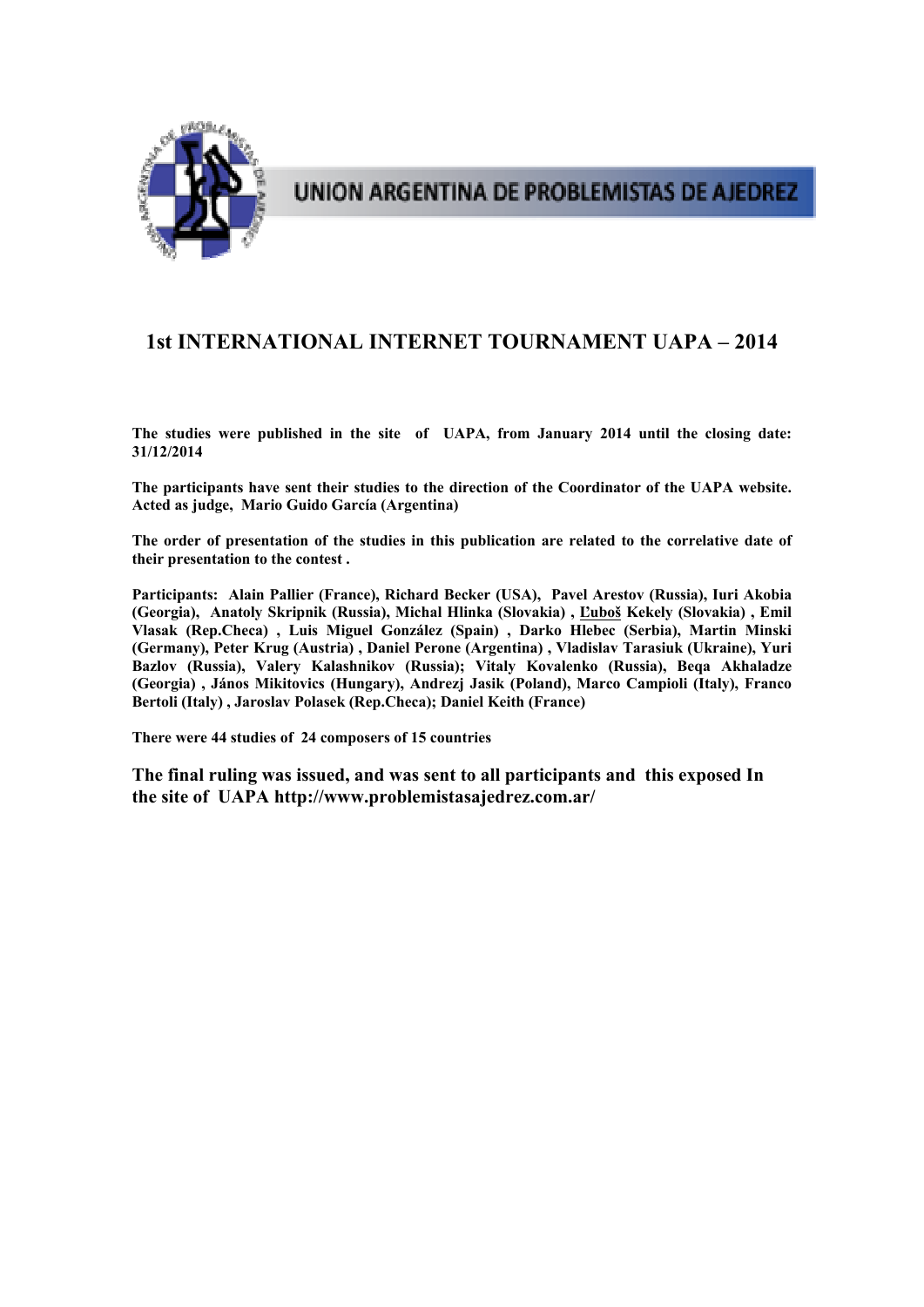# **Section A – Thematic**

**Theme: Require in main and try lines tactical ideas: Pin-Selfpin-Unpin (each one should be shown minimum twice).**



# **1) Richard Becker**

**1.Ne1!** [1.Nc2+? Rxc2! 2.Kxc2 Bb3+ 3.Kb1 Bxd1 4.Ne3 Bb3 5.Nd1 Ba2+ –+*(5...Bxd1?* stalemate*)* ] **1...Bh7+** [1...Kb3 2.Nbc2 Bh7 (pin) etc.] **2.Nbc2+!** (self-pin) [2.Nbd3? (self-pin) 2...Kb3 –+; 2.Nec2+? (self-pin) 2...Kb3 –+; 2.Ned3? (self-pin) 2...Kb3 –+] **2...Kb3 3.Rd7!** [Logical try 3.Rd2? Re3! 4.Ng2 Re8 (Re7, Re6) 5.Rf2 Be4! 6.Re2 Bd3! 7.Rd2 Rd8! –+; 3.Rd5? Rxc2 4.Rb5+ Ka4! –+*(4...Kc4? 5.Rxb2* =*)* ] **3...Be4 4.Rd2 Re3 5.Ng2 Rh3 6.Nge1 Re3** [MAIN 6...Rh1 (pin) 7.Rd3+! (unpin) 7...Bxd3 (pin) stalemate; 6...b5 (Bh7) 7.Re2 =] **7.Ng2 Rd3** (unpin) **8.Rxd3+ Bxd3** (pin) **9.Nge1 Be4 10.Nd3** (unpin) **10...Kc3 11.Ndb4** (self-pin) [11.Ncb4? (self-pin) 11...Bxd3+ 12.Nxd3 Kxd3 –+] **11...b6 12.Na2+**  [12.Nd5+? Bxd5 (unpin) –+] **12...Kb3 13.Nab4 b5 14.Nd3** (unpin) **14...Bxd3** (pin) stalemate

### **2) Alain Pallier**

**BTM 1...Bf3+** [1...Qb4 2.Rd3! *(*not *2.Ra2? Bf3+ 3.Ne4+ Kg1 4.b7 Bxe4 5.Nc6 Qc4=)* 2...Bf3+ *(2...Qa4+ 3.Kb7 Kxf2 4.Nc6 Be2 5.Rxf5+ Kg1 6.Rg3++-; 2...Qe7 3.Rdd6+-)* 3.Rxf3 Kxf3 4.b7 Qa5+ 5.Ra6 Qd8 6.Ka7+-] **2.Rxf3!** [2.Ka7? Qd4 pin 3.Rxf5 Qg7+=; 2.b7? selfpin 2...Bxb7+ 3.Kxb7 Qb4+=; 2.Nc6? selfpin 2...Qd4 3.Rg6 e.g. 3...Qd8+ 4.Ka7 Bxc6 5.Rxc6 Qe7+=] **2...Qxf3+ 3.b7** selfpin [3.Nc6? selfpin 3...Qc3 4.Rxf5 Qc4=] **3...Qxf2** unpin [3...Kxf2 4.Nc6 unpin e.g. 4...Qa3+ 5.Na7 selfpin *(*is possible also *5.Kb8 Qc3 6.Rd6 g4 7.Kc7 Qg7+ 8.Rd7 Qh8 9.b8Q Qxb8+ 10.Kxb8)* 5...Qf3 pin 6.Rc6+- unpin] **4.Nc6!**  [4.Na6? Qf3 pin 5.Ka7 unpin 5...Qe3+ 6.Ka8 Qe4= /f2 pin] **4...Qa2+ 5.Na7** selfpin **5...Qd5** pin (and unpin of Na7) **6.Rc6** unpin **6...f4 7.b8Q** promotion on b8 creates a pin of Rc6 **7...f3 8.Qb7!!** unpin [8.Qc8? f2 9.Qg4+ Kh2=] **8...f2 9.Nb5 Qe4** [9...g4 10.Nd4 g3 e.g. 11.Nb3 Qh5 12.Nd2+-] **10.Nd4**  [10.Nc3? Qf3=] **10...g4 11.Nb3! Qf3** [11...f1Q 12.Rc2++-] **12.Nd2+-**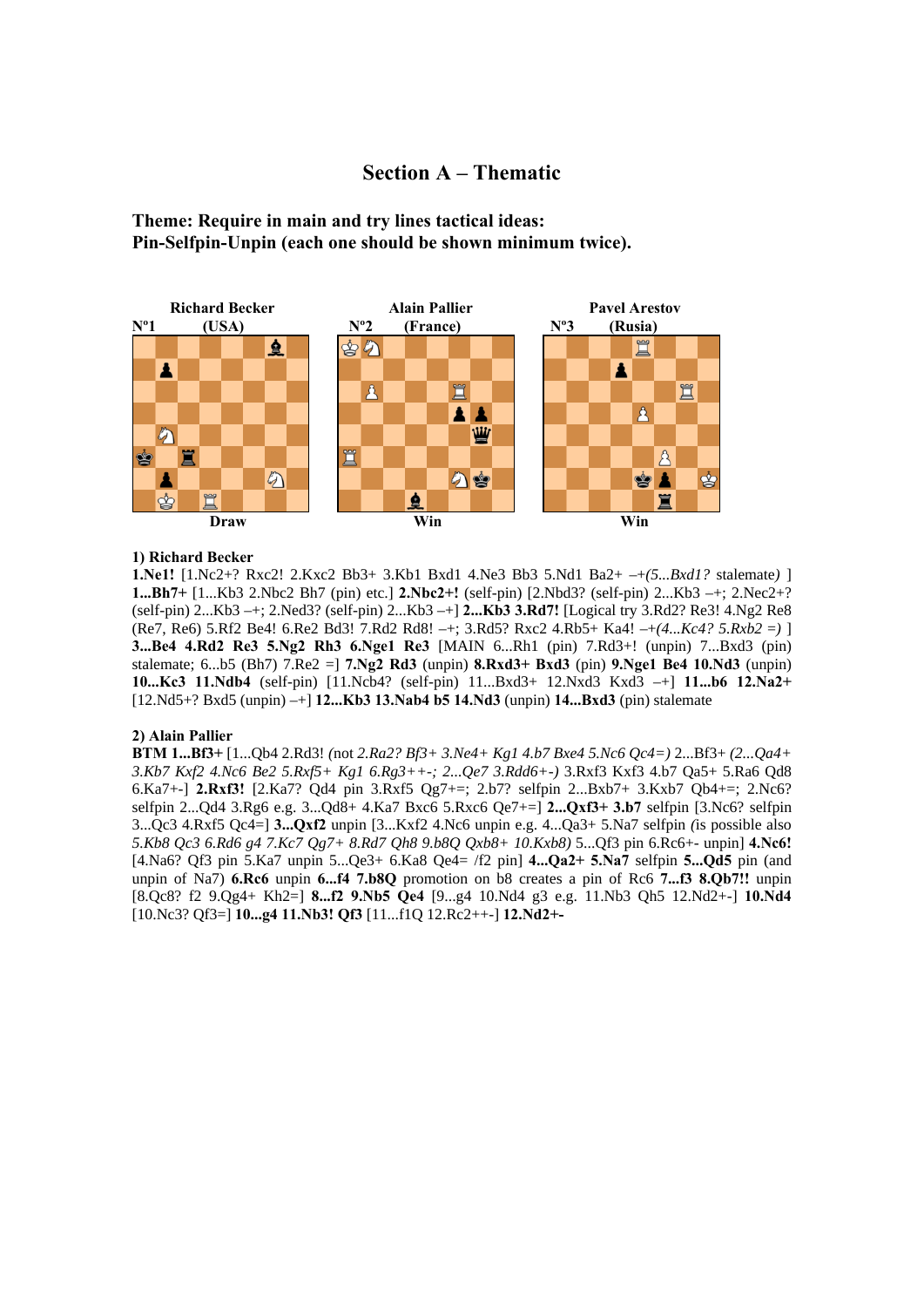# **3) Pavel Arestov**

**1.e6!** [Try: 1.Rg2? pin 1...Ke3 unpin 2.e6 d5 3.e7 Rh1+! 4.Kxh1 f1Q+ 5.Kh2 Qa1 6.Rd8 Qe5+=] **1...Rh1+!** [1...d5 2.Rf8 Rh1+ 3.Kxh1 f1Q+ 4.Kh2+-] **2.Kxh1 f1Q+ 3.Kh2** [3.Rg1?? selfpin 3...Qh3# unpin] **3...Qxf3** [3...d5 4.Rf8; 3...Qf2+ 4.Rg2+- pin; 3...dxe6 4.Rgxe6+! Kd3 *(4...Kf2 5.Re2+! Kxf3 6.R2e3+! Kg4 7.Rg3+ Kf4 8.Rf8++- Ke5)* 5.Rd8+! Kc4 6.Rc6+ Kb5 7.Rc2! Qxf3 8.Rb8+ Ka4 9.Ra2++-] **4.exd7+ Kf1** [4...Kf2 5.Rg4 - main line] **5.Rg1+!** [Try: 5.Rf6? pin 5...Qxf6 unpin 6.d8Q Qh4+! 7.Qxh4 stalemate.; 5.d8Q Qg2+! 6.Rxg2 - stalemate.] **5...Kf2 6.Rg4!!** [6.Re2+? Kxe2 7.d8Q Qh5+ 8.Kg3 Qg6+ 9.Kf4 Qxg1=; 6.d8Q?? Qh5+–+] **6...Kf1!** [6...Qxg4 7.Rf8+! Ke3 8.d8Q+-] **7.Reg8!** [7.Rg1+? Kf2 8.Rg4 loss of time.] **7...Qf2+** (Qe2) **8.Kh1!** [8.Rg2? selfpin 8...Qh4# unpin; 8.Kh3 Qe3+ 9.Kh4 Qe7+=] **8...Qf3+ 9.Rg2!** selfpin main A **9...Qh3+** unpin [main B 9...Qh5+ unpin 10.Rh2 selfpin 10...Qd5+ unpin 11.Rgg2! selfpin 11...Qxd7 unpin 12.Rg1#] **10.Rh2** selfpin **10...Qf3+** unpin **11.Rgg2!** selfpin **11...Ke1!**  [11...Qd5 12.d8Q Qxd8 13.Rg1#] **12.d8N!!** [Try: 12.d8Q? Qf1+ unpin 13.Rg1 selfpin 13...Qxg1+! 14.Kxg1 - stalemate.; 12.d8B? Kf1 13.Bg5 Qe4 (Qd5,Qc6,Qb7,Qa8) 14.Bh6 Qd5=] **12...Kf1 13.Ne6**  (Nf7) win.



# **4) Pavel Arestov**

**1.e8Q Rxb7+! 2.Rxb7 Qc5+ 3.Ka8!** [Try: 3.Kb8? Bxe8 4.Rxe8 *(4.Re4+ Kg5= 5.Rxe8 Kf6* (Qd6)*)*  4...Qd6+ 5.Rc7 selfpin 5...Qb6+ unpim 6.Kc8 *(6.Rb7 Qd6+ 7.Rc7 Qb6+* pos. draw*)* 6...Qa6+ 7.Kd8 Qd6+ 8.Kc8 Qa6+ 9.Kd7 Qb5+! 10.Rc6 selfpin 10...Qd5+ unpin 11.Kc7 *(11.Rd6 Qb5+* (Qb7)*)*  11...Qf7+! 12.Kd8 Qd5+ 13.Kc7 -pos. draw] **3...Bxe8 4.Re4+!!** [Thematic try: 4.Rxe8? Kh5! zz, wtm 5.Kb8 *(5.Ng2 Qa3+! 6.Kb8 Qd6+!=; 5.Nf3* (Nd3) *5...Qa3+=)* 5...Kg6! (5...Qd6+? 6.Rc7! Qd5 7.Ree7! Qb3+ 8.Rb7 Qg3+ 9.Ka8 Qa3+ *(9...Qg8+ 10.Ka7 Qa2+ 11.Kb6 Qb3+ 12.Kc5 Qc3+ 13.Kd5 Qd2+ 14.Kc4 Qc1+ 15.Kd3 Qd1+ 16.Kc3 Qc1+ 17.Nc2+-)* 10.Ra7) 6.Ree7 *(6.Re6+ Kf5)* 6...Qd6+ 7.Rec7 (7.Rbc7 Kf6! 8.Rf7+ Ke6 9.Nf3 Qb6+ 10.Rb7 (10.Kc8 Qa6+ 11.Rb7 *(11.Kd8 Qa8+ 12.Rc8 Qxc8+=)*  11...Qa8+=) 10...Qd8+ 11.Ka7 Qa5+ 12.Kb8 -pos. draw) 7...Qf8+! 8.Ka7 Qa3+ 9.Kb8 Qf8+ -pos. draw] **4...Kh5!** [4...Kg3 5.Rb3+ Kh2 6.Nf3+ Kg2 7.Nh4+ Kg1 8.Rb1+ Kh2 9.Rb2+ Kh1 10.Re1++-; 4...Kg5 5.Re5+ Qxe5 6.Nf3+ Kf5 7.Nxe5 Kxe5 8.Re7++-; 4...Kh3 5.Rb3+ Kh2 6.Nf3+ Kg2 7.Nh4+ Kg1 8.Rb1+ Kh2 9.Rb2+ Kh1 10.Re1++-] **5.Rxe8** zz, btm **5...Qa3+** main A [maib B 5...Kg6 6.Ng2! *(6.Nf3 Qa3+=)*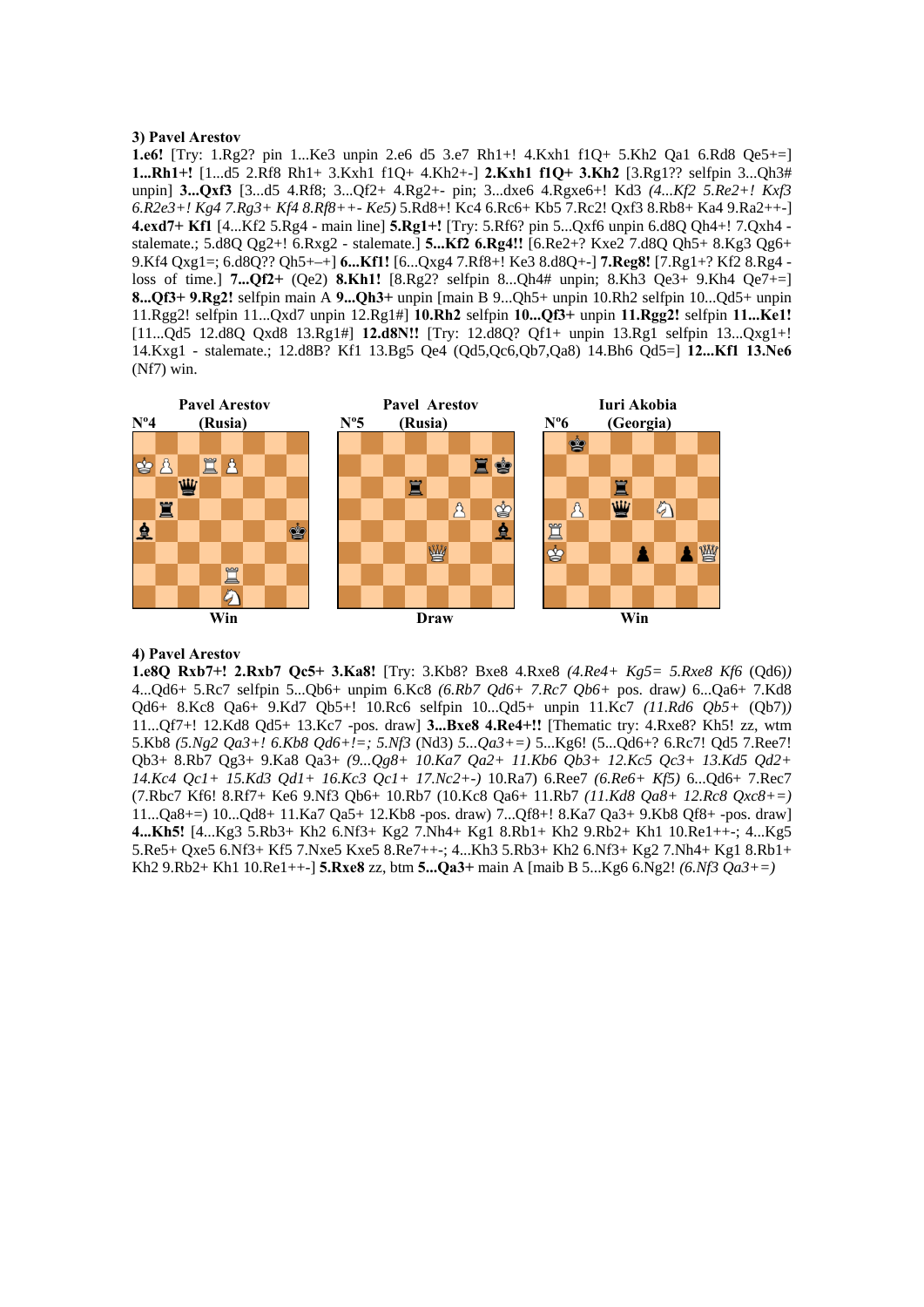6...Qa3+ *(6...Qa5+ 7.Kb8+-)* 7.Ra7! selfpin *(7.Kb8? Qd6+ 8.Ka7 Qa3+! 9.Kb8 Qd6+* - pos. draw*)*  7...Qf3+ 8.Kb8 *(8.Rb7? Qa3+ 9.Ra7 Qf3+* - loss of time*)* 8...Qb3+ *(8...Qg3+ 9.Rc7 Qb3+ 10.Kc8 Qh3+ 11.Kd8 Qxg2 12.Rg8+)* 9.Rb7 selfpin 9...Qg3+ unpin 10.Rc7! selfpin *(10.Kc8? Qd6! 11.Nh4+ Kf6!=)*  10...Qb3+ unpin 11.Kc8 Qh3+ 12.Kd8! *(12.Rd7?* selfpin *12...Qc3+! 13.Rc7 Qf6!=)* 12...Qxg2 *(12...Qd3+ 13.Rd7* selfpin*)* 13.Rg8+; 5...Kg5 6.Re5+ Qxe5 7.Nf3++-; 5...Kh6 6.Re6+ Kh5 7.Rh7+ Kg4 8.Rg6+ Kf5 9.Rh5++-; 5...Kh4 6.Nf3+ Kg3 7.Ne5+-; main C 5...Qc6 pin 6.Re5+! Kg6 7.Ka7! unpin 7...Qa4+ 8.Kb8 Qd4 9.Rbb5!+-; main D 5...Kg4 6.Ng2! Qc6 pin 7.Ne3+ Kf3 8.Ree7! Qa6+ 9.Kb8+-] **6.Kb8** [6.Ra7? selfpin 6...Qc5! 7.Rb7 Qa3+ -loss of time] **6...Qd6+** [6...Qg3+ 7.Kc8 Qc3+ 8.Rc7 selfpin 8...Qh3+ unpin 9.Kd8 Qh4+ 10.Ree7 selfpin 10...Qd4+ 11.Ke8 Qh8+ 12.Kf7 Qh7+ 13.Kf6 Qg6+ 14.Ke5 Qg5+ 15.Ke4 Qg4+ 16.Ke3 Qg3+ 17.Nf3+-] **7.Rc7!** selfpin [7.Kc8? Qc6+–+; 7.Ka7? Qa3+ 8.Kb8 Qd6+ -loss of time] **7...Kg6!** [7...Qb6+ unpin 8.Kc8 Qa6+ 9.Kd7 Qb5+ 10.Rc6 selfpin 10...Qd5+ unpin 11.Rd6 selfpin 11...Qb5+ unpin *(11...Qb7+)* 12.Ke7 Qe5+ 13.Re6 selfpin 13...Qg7+ unpin 14.Kd6 Qd4+ 15.Kc6 Qc4+ 16.Kd7 Qd4+ 17.Rd6 selfpin 17...Qa7+ unpin 18.Ke6 Qe3+ 19.Kf7 Qa7+ 20.Re7 selfpin 20...Qf2+ unpin 21.Rf6+- Qc5; 7...Qb4+ 8.Kc8 Qg4+ 9.Rd7 selfpin 9...Qc4+ unpin 10.Kd8 Qh4+ 11.Ree7 selfpin; 7...Qd5 8.Ree7! Qb3+ 9.Rb7 selfpin 9...Qg3+ unpin 10.Ka8 Qa3+ 11.Ra7 selfpin 11...Qc3 12.Rad7 Qa3+ 13.Kb7 Qb3+ 14.Kc7 Qc4+ 15.Kd6 Kg5 16.Ke5! Qc5+ 17.Ke4 Kf6 18.Rf7+ Ke6 19.Rc7 Qe5+ 20.Kd3! Qd5+ 21.Ke3 Qg5+ 22.Ke2 Qb5+ 23.Kf2 Qb2+ 24.Nc2+-] **8.Nc2!** [8.Ree7? Kf6! 9.Rf7+ Ke6 10.Nc2 Qb6+ 11.Rb7 *(11.Kc8 Qa6+)* 11...Qd8+ 12.Ka7 Qa5+ -pos. draw] **8...Qb6+** unpin **9.Rb7!** selfpin [9.Kc8? Qa6+ 10.Kd7 Qd3+! *(10...Qb5+? 11.Rc6+* selfpin*)* 11.Ke7 Qe4+ (Qe2) 12.Kd7 Qd3+=] **9...Qd6+** unpin **10.Ka7!** [10.Ka8? Qa6+ 11.Kb8 Qd6+ - loss of time; 10.Rc7? Qb6+ 11.Rb7 Qd6+ - loss of time] **10...Qc5+ 11.Rb6+!** selfpin **11...Kf7 12.Re2! Qa5+** unpin [12...Qb5] **13.Kb7 Qd5+ 14.Kb8!** [14.Rc6? selfpin 14...Qb5+=; 14.Ka7? Qa5+ 15.Kb7 Qd5+ - loss of time] **14...Qd8+ 15.Ka7! Qc7+ 16.Rb7** selfpin win

#### **5) Pavel Arestov**

**1.f6!** [1.Kxh4? Rh6+!–+] **1...Rxf6** [1...Bxf6 2.Qd3+ Rxd3 stalemate] **2.Qe4+!** [Thematic try; 2.Qd3+? Kh8! 3.Qd8+ Rg8 selfpin 4.Qd4 pin 4...Bg5! zz, wtm 5.Qe5 Rg7! unpin 6.Qe8+ Kh7 7.Qe4+ Kg8 8.Qd5+ Rff7 selfpin 9.Qa8+ unpin 9...Rf8 selfpin 10.Qd5+ unpin 10...Kh8 /h7–+] **2...Kh8** [2...Rfg6 selfpìn 3.Kxh4=] **3.Qa8+!** [Try: 3.Qe8+! Rg8 4.Qe5 Rg5+–+] **3...Rg8** selfpin **4.Qa1!** pin **4...Bg5 5.Qd4!**  zz, btm **5...Rgg6** [5...Rg7 6.Qd8+ Kh7 7.Qxf6! Bxf6 - stalemate; 5...Kg7 6.Kxg5=] **6.Qd8+ Kh7 7.Qe7+!**  with : A) [7.Qd7+? Rg7 selfpin 8.Qd3+ unpin 8...Kg8 9.Qd5+ Rff7 selfpin 10.Qa8+ unpin 10...Rf8-+ 11.Qd5+ Kh8–+] **7...Kh8** [B) 7...Rg7 selfpin 8.Qxf6 unpin 8...Bxf6 - stalemate.] **8.Qd8+!** [8.Qe8+? Rg8 selfpin 9.Qe5 pin 9...Rg7 unpin 10.Qe8+ Kh7 11.Qe4+ Kg8 12.Qe8+ Rf8 selfpin 13.Qe6+ unpin 13...Kh8–+] **8...Rg8** selfpin [8...Kh7 9.Qe7+ Kh8 10.Qd8+= poditional draw] **9.Qd4!** - pin zz, btm **9...Rg7** unpin **10.Qd8+=** positional draw

#### **6) Iuri Akobia**

**1.Nd4!** [1.Nxd6? Qxd6+ 2.Kb2 Qd2+!= *(2...Qe5+? 3.Kc2! Qc5+ 4.Kd3 Qxb5+ 5.Rc4 Qb1+ 6.Kxe3 Qb3+ 7.Kd4+-)* ; 1.Qxg3? (pin) 1...Qd3+= *(1...Qc5+? 2.Kb3! Qd5+ 3.Rc4* (selfpin) *3...Qxb5+* (unpin) *4.Rb4* (pin) win.*)* ; 1.Qh8+? Rd8 (selfpin) 2.Qd4 Qxd4= (unpin)] **1...e2** [1...g2 2.Qxe3 Kc8 3.Kb2 /Nb3+- ] **2.Qxg3** (pin) [2.Qh8+? Rd8 (selfpin) 3.Nc6+ Kc7 (unpin) 4.Ra7+ *(4.Qh7+ Rd7* (selfpin) *5.Ra7+ Kb6 6.Rxd7 Qxd7 7.Qxd7 e1Q=)* 4...Kb6 5.Ra6+ Kc7 6.Qc3 e1Q 7.Qxe1 Qd3+ 8.Kb4 *(8.Kb2 Qd2+! 9.Qxd2 Rxd2+ 10.Kc3 Rd1* /g2=*)* 8...Qd6+ 9.Ka4 Qd1+ 10.Qxd1 Rxd1=; 2.Nxe2?? Qc5+ 3.Kb3 Rd3+–+]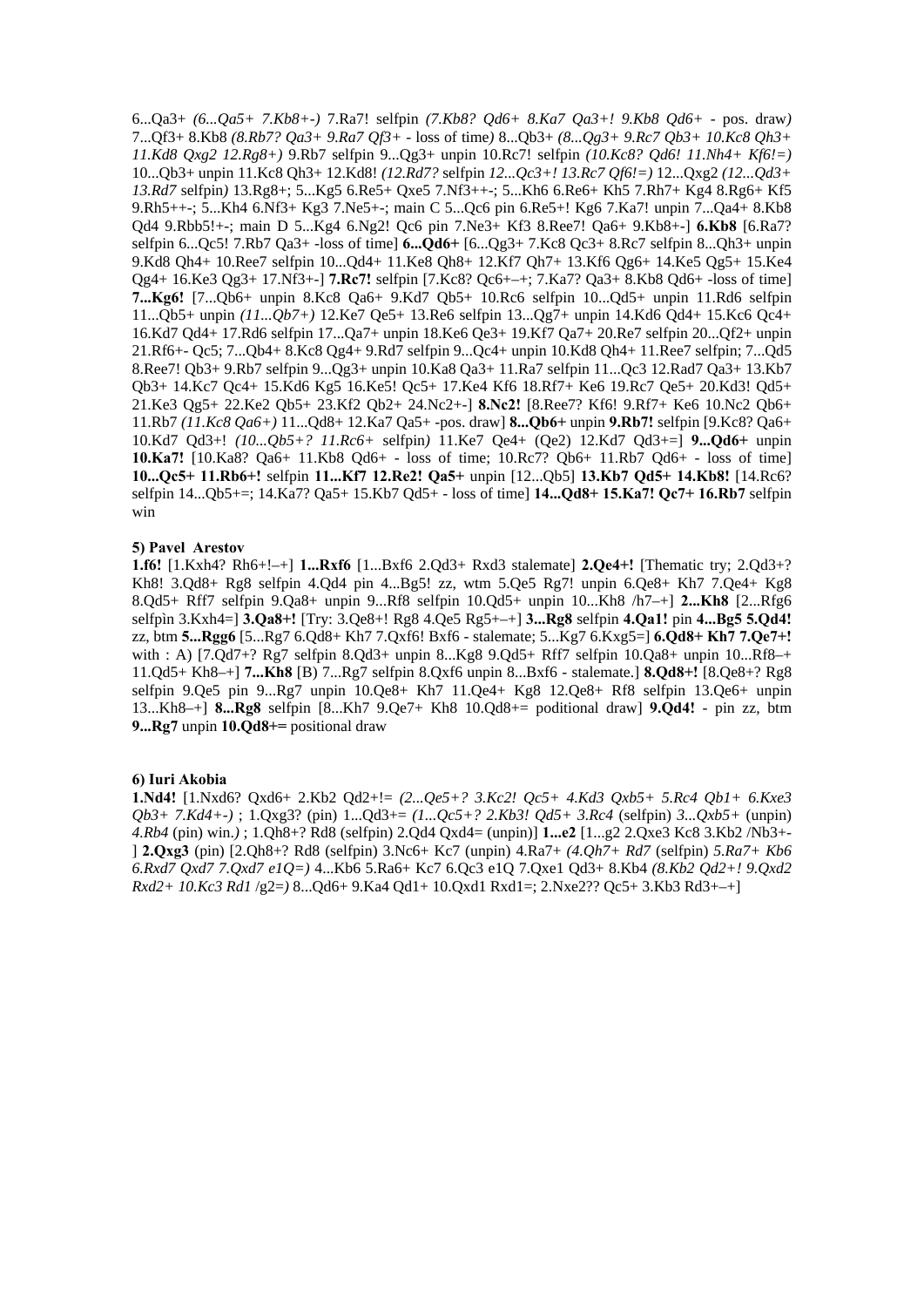**2...Qc5+ 3.Ka2!** [Thematic try 3.Kb2? e1Q 4.Qxe1 (unpin) 4...Rxd4 5.Qg3+ *(5.Qe8+ Kc7=)* 5...Qd6! (selfpin) *(5...Kc8? 6.Ra8+ Kb7 7.Qb8#)* 6.Qg8+ (unpin) 6...Qd8! (selfpin) 7.Qg3+ (unpin) 7...Qd6 (selfpin)  $8.0g8+$  (unpin)  $8...Qd8$  (selfpin) positional draw;  $3.Rb4$ ? (selfpin)  $3...Qc1+=$  (unpin)]  $3...e10$ **4.Qxe1** (unpin) **4...Rxd4 5.Qe8+ Kc7 6.b6+!!** [Thematic try 6.Qf7+? Rd7 (selfpin) 7.b6+! Kc6 (unpi) 8.Qe6+ Qd6! (selfpin) *(8...Rd6?* (selfpin) *9.Qc8++-)* 9.Qc4+ (unpin) 9...Qc5 (selfpin) 10.Qe6+ (unpin) 10...Qd6 (selfpin) - positional draw, or 11.Qe4+ (unpin) 11...Qd5+ (selfpin)=] **6...Qxb6** [6...Kxb6 7.Qb8+ Kc6 8.Qc8+ Kd5 9.Qf5+ Kc6 10.Ra6++-] **7.Qe7+** [7.Qf7+? loss of time] **7...Kb8** [or also 7...Kc6 8.Qe6+ Rd6 (selfpin) 9.Qc8+ (unpin) 9...Kb5 10.Qc4#; or also 7...Rd7 (selfpin) 8.Rc4++-] **8.Qe5+ Rd6** (selfpin) **9.Ka3! Qc6** [main 9...Kc7 10.Qe7+ (unpin) *(10.Qg7+?* (unpin) *10...Kc6 11.Rc4+ Kd5 12.Qf7+ Re6*  (selfpin) =*)* 10...Rd7 (selfpin) 11.Rc4++-] **10.Qh8+ Kc7** [or also 10...Kb7 11.Qa8+ Kc7 12.Ra7++-] **11.Ra7+ Kb6 12.Qb8+ Kc5 13.Rc7** (pin) and win.



# **7) Anatoly Skripnik**

**1.Nc6** ! pin [1.Nb5 ? pin 1...Qh4+ 2.Ka5 unpin 2...Bxb5 3.Kb6+ Ba4 ?selfpin *(3...Qa4* ! selfpin *4.Qxa4+ Bxa4* = [%emt 0:00:05]*)* 4.Qf8+ Be8 selfpin 5.Qxe8+ Qd8+ selfpin 6.Qxd8#] **1...Qh4+ 2.Ka5** unpin **2...Bxc6 3.dxc6 Qd8+ 4.Ka6 Qd6** pin [4...Qb8 5.Qe7 Qc8+ 6.Kb6 Qb8+ 7.Qb7+ selfpin 7...Qxb7+ 8.cxb7+ +-] **5.Qf3** ! [5.Qxd6 stalemate=] **5...Kb8** [5...Qf4 unpin 6.c7+ Qxf3 7.c8Q#] **6.Qb3+ Kc8 7.Qb7+ Kd8 8.Ka7** unpin [8.Qa8+ Kc7 9.Qb7+ Kd8 loss time; 8.Kb6 ? 8...Qd4+ unpin=] **8...Qc7** pin **9.Ka8** unpin **9...Qa5+** [9...Qc8+ 10.Qb8 selfpin+-] **10.Kb8 Qe5+ 11.c7+** selfpin **11...Kd7 12.Qc8+ Kc6 13.Qa6+-** 

### **8) L. Kekely & M. Hlinka**

**BTM 1...Rh7+** [1...f1Q 2.Re7! Kxa7 3.Kxc7 bxc5 4.Bxh1 Qxh1 5.b5 c4 6.Ne5+-] **2.Re7** selfpin [2.Ne7? selfpin 2...f1Q 3.Be4 Rxe7+ 4.Kxe7 Kxa7 5.cxb6+ Kxb6 6.bxa5+ Kxa5 7.Bc6 Qf4=] **2...Rxe7+ 3.Nxe7 f1Q 4.Bg2!** [4.Bd5? Kxa7 5.cxb6+ cxb6=] **4...Qxg2** [4...Qd3+ 5.Kc8 Kxa7 6.Nc6+ Ka8 7.Ne5++-; 4...Qd1+ 5.Kxc7 Kxa7 6.cxb6+ Ka6 7.b5#] **5.a8Q+! Qxa8 6.b5+ Ka7** [6...Kb7 7.c6++-] **7.Nc8+ Kb7**  [7...Kb8 8.c6+- tempo] **8.c6+ Kb8 9.Kd8** tempo [9.Ne7 Ka7 10.Nc8+ waste time] **9...Qa7 10.Nxa7**  [10.Ne7 waste time; 10.Kd7 waste time] **10...Kxa7 11.Kxc7** (11.K~ waste time) Sacrifices, mate, queen blocade, zugwangs.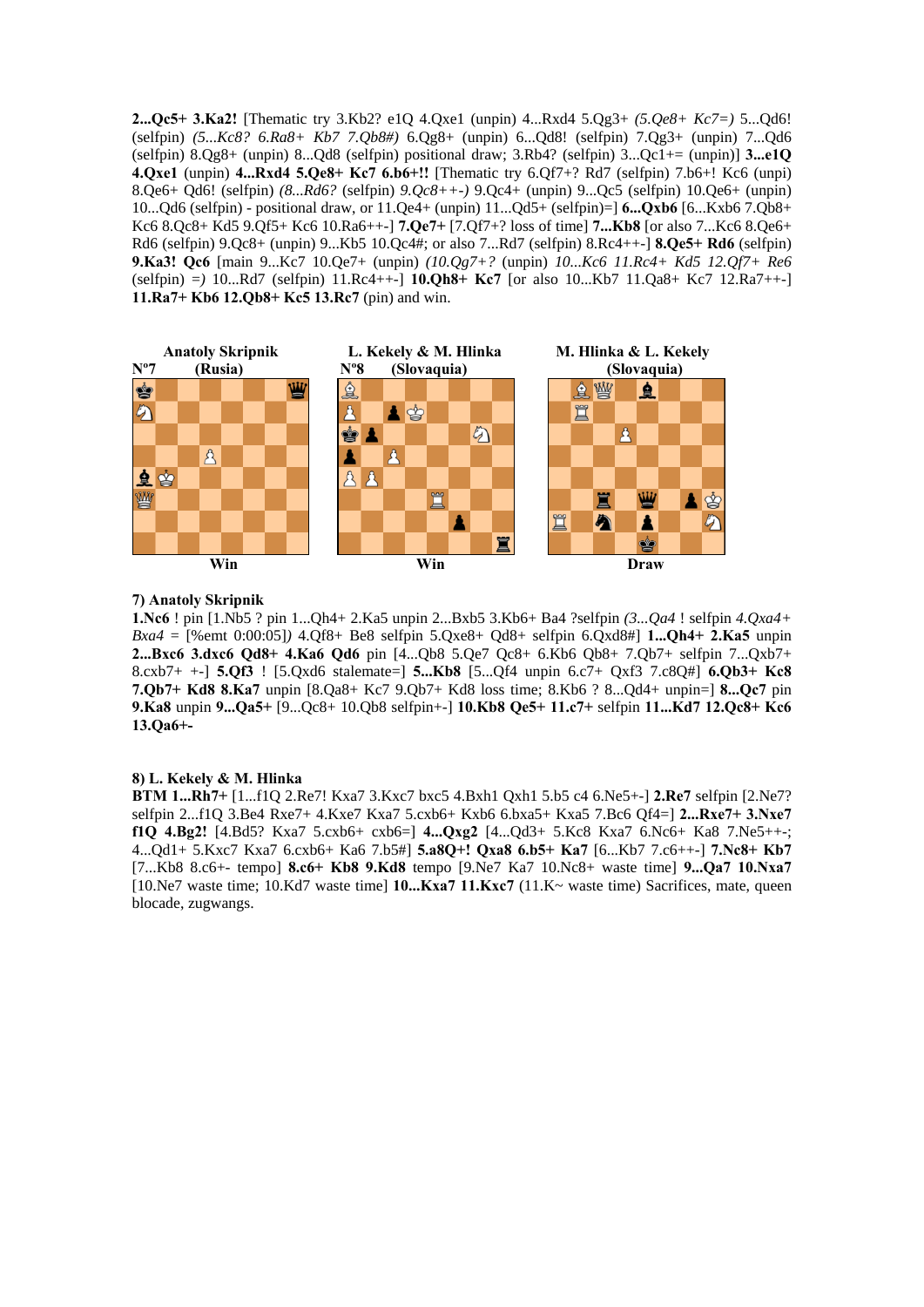# **9) M. Hlinka & L. Kekely**

**1.Ng4** [1.Rb1+? Kd2! selfpin 2.Rxc2+ Kxc2 3.Qf5+ Rd3 4.Ng4 Qd2–+] **1...Qf3** [1...Rxc8 2.Nxe3 Nxe3 3.Ba7 Kf1 4.Rxe2 Kxe2 5.Re7 pin 5...Kf1 6.Bxe3 g2 7.d7 Bxd7+ 8.Rxd7= EGTB; 1...Qd4 2.d7 g2+ 3.Qxc3+! Qxc3+ 4.Kxg2 *(4.Bg3+ Qxg3+ 5.Kxg3 g1Q+ 6.Kh4 Qh1+ 7.Kg3 Qxb7 8.dxe8Q Qb3+ 9.Ne3 Qxa2 10.Ng2+)* 4...Bxd7 5.Bg3+! Qxg3+ 6.Kxg3 Bxg4 7.Kxg4= EGTB] **2.Qxc3+!** [2.Rb1+? Kd2 3.Qxe8  $g2+4.$ Kh4 Qg3+ 5.Kg5 Rc5+ 6.Kf6 Qxg4 7.Qg6 Qxg6+ 8.Kxg6 e1Q 9.Rxc2+ Rxc2 10.Rxe1 Kxe1–+ EGTB] **2...Qxc3 3.d7** [3.Rc7? Bc6–+] **3...Bxd7** pin [3...g2+ 4.Kxg2 Bxd7 5.Bg3+= as after 1...Qd4] **4.Bxg3+** selfpin [4.Rxd7? g2+ 5.Kh2 Qf3! 6.Rxc2 g1Q+ 7.Kxg1 Qxg4+ 8.Kh2 Qxd7–+ EGTB] **4...Kf1**  [4...Kd2 5.Rxd7+ Kc1 6.Kh2=] **5.Rb1+ e1Q** selfpin **6.Rxe1+ Nxe1 7.Rf2+ Kg1 8.Rg2+! Kh1 9.Rh2+ Kg1 10.Rg2+ Nxg2** ideal double-pin stalemate.[10...Kf1 11.Rf2+= perpetual check]



# **10) M. Hlinka & L. Kekely**

**1.c8Q** [1.Ra1+? Ba2+ selfpin 2.Kc2 e.g. 2...Rc5+ 3.Kd1 Nc3+ 4.Kc2 Kb5 unpin 5.Rxa2 Nxa2+ 6.Kd3 Rd5+ 7.Ke3 Rxc7 8.g8Q Rc3+ 9.Kf2 Rcd3=] **1...Rxg7** [1...Bd1+ 2.Kc1 Rb1+ 3.Kd2 R7b2+ 4.Kd3 Be2+ 5.Ke4! Bxf1 6.Kxd5 Rd2+ 7.Ke6 Re1+ 8.Kf7 Kb4 9.g8Q Rf2+ 10.Kg7 Rxg2+ 11.Kf8 Rxg8+ 12.Kxg8+- EGTB] **2.d7!** [2.Kc1? Rbb7=; 2.Rf2? Nb6 3.Qa6+ Kb4!=; 2.Qa6+? Kb4!=] **2...Rxd7!** [2...Bc4+ 3.Ka1! *(3.Kc1 Rxd7 4.Qxc4+ Ka5 5.Qd4 Rb4 6.Qe5 Rb5 7.Qa1+ Kb6 8.Rf8 Rc5+ 9.Kd2)* 3...Rxd7 4.Qxc4+! Nb4 selfpin 5.g4 Ka5 unpin 6.Rc1+-; 2...Rxg2+ 3.Kc1! Rb8! 4.Qc6+! Kb4 5.Re1! Rc2+ 6.Qxc2 Bxc2 7.Re8 Rb6 8.d8Q Rc6 9.Kd2+-] **3.Ra1+!** [3.Qxd7? Bc4+ 4.Qxb5+ Kxb5= ] **3...Ba2+!** selfpin [3...Kb4 4.Qxd7+-] **4.Kxa2** [4.Kc1? Rc7+ 5.Qxc7 Nxc7 6.Rxa2+ Kb3= ] **4...Nb4+** [4...Rdb7 5.Rb1 Nb4+ 6.Ka1! Re7 7.Qc4 Ka5 8.Rb3 Ree5 9.g4 Rec5 10.Qf4+-; 4...Ra7 5.Rb1! Ka5 6.Rxb5+-] **5.Kb1+** or Kb2 **5...Na2+**  selfpin **6.Kc2** [6.Kxa2? Rd2+ 7.Qc2+ Rxc2#] **6...Rc7+! 7.Qxc7 Rc5+! 8.Kd3!!** [8.Qxc5? model pin stalemate] **8...Rxc7 9.Rxa2+ Kb3 10.Ra1!+-** Antistalemate study.

### **11) Richard Becker**

**1.Qg1+!** [TRY 1.Be4? a2 2.Qc3 (pin) 2...Qh3! (pin) 3.Qxh3 (unpin) *(3.Bd3* (unpin) *3...Qxd3* (pin) *4.Qxd3*   $(\text{unpin})$   $4...b1Q_+ = 3...b1Q_+$   $4. Kc3$   $(4. Ka3 Qb2 + 5. Ka4 Qd4 + 6. Kb5 Qe5 + 1)$   $4...Qe1 + 5. Kd4 Qb4 + 1$ **1...b1Q+** (self-pin) **2.Qxb1+ Kxb1 3.f8Q Qg3+ 4.Bf3** (self-pin) **4...h4** [4...Qh2 (unpin) 5.Be4+ Kc1 6.Qxa3+ Kd1 7.Qa1+ +-; 4...Qc7 (unpin) 5.Be4+ Kc1 6.Qf1+ Kd2 7.Qf2+ +-] **5.Qf5+ Ka1 6.Qf6+**  [6.Qd5? Qb8+ (unpin)] **6...Kb1 7.Qf8!** [7.Kxa3? Kc2 =] **7...h6 8.Qf5+ Ka1 9.Qf6+ Kb1 10.Qf8 h5**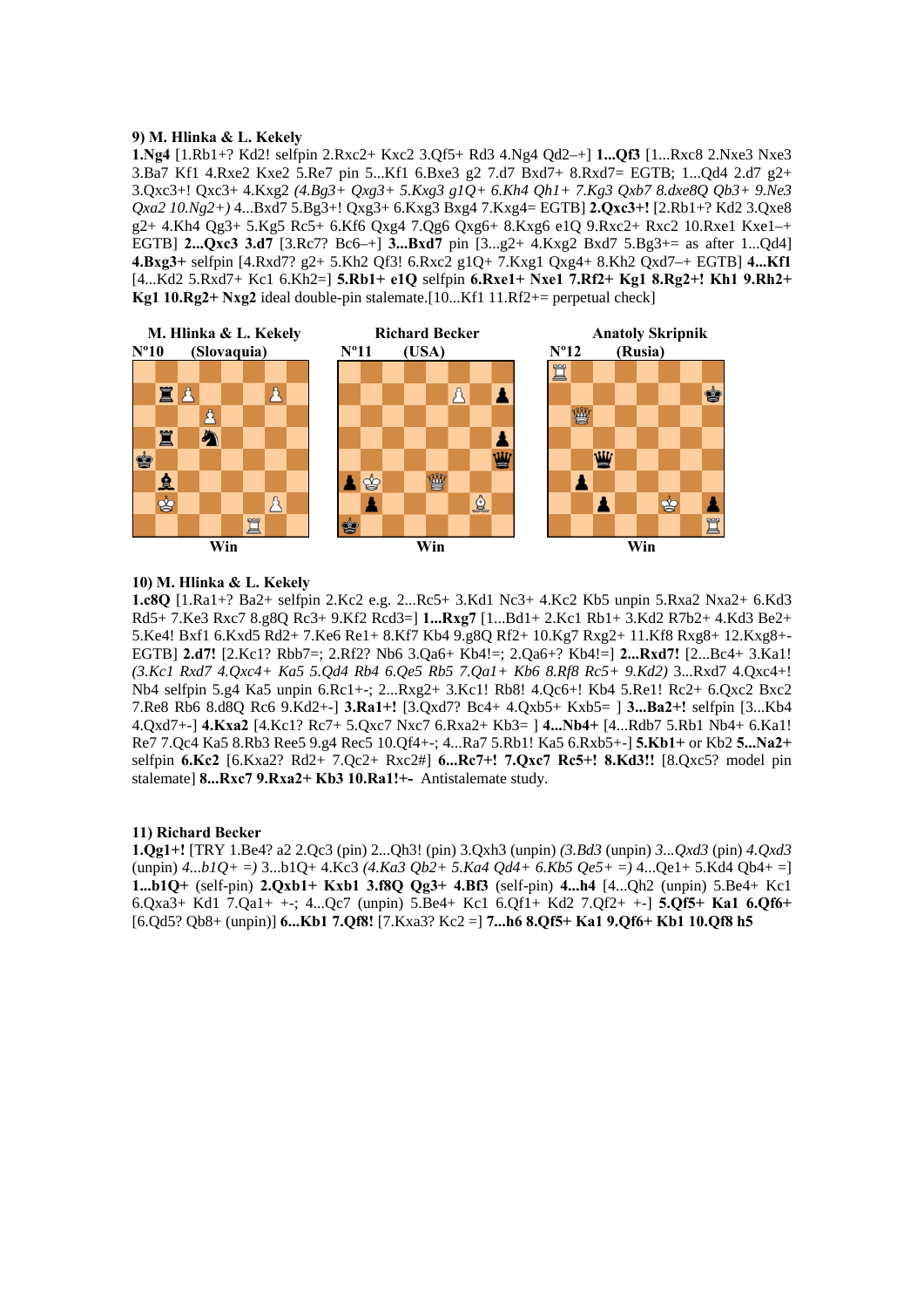**11.Qf5+ Ka1 12.Qf6+ Kb1 13.Qf8 Qh3** [MAIN 13...h3 14.Qf5+ Ka1 15.Qf6+ Kb1 16.Kxa3 Kc2 17.Qb2+ Kd3 (unpin) 18.Qe2+ Kd4 (pin) 19.Qe4+ Kc3 (unpin) 20.Qe3+ +-. 1st battery] **14.Kxa3!**  [14.Qf6? (Qf7?) 14...Qg3 15.Qf8 Qh3 loss of time] **14...Kc2** [MAIN 14...Qe6 (unpin) 15.Qb4+ Kc2 16.Be4+ Kd1 17.Qd4+ (Qb1+) 17...Ke2 18.Qd3+ Kf2 19.Qf3+ Ke1 20.Qe3+ +-. Echo battery] **15.Qc5+ Kd3** (unpin) **16.Qd5+ Ke3** [16...Kc3 17.Qe5+ (Qc6+) etc.] **17.Qe4+ Kf2** (pin) **18.Qe2+ Kg3** (unpin) [or 18...Kg1 19.Qe3+ (unpin) 19...Kf1 20.Be2+ (self-pin) 20...Kg2 21.Bf1+ +-] **19.Qe3** +-. 3rd battery

# **12) Anatoly Skripnik**

**BTM 1...Qf4+ 2.Kg2** [2.Ke2 ? 2...Qg4+ 3.Kf2 *(3.Kd2 Qd1+* ! *4.Rxd1 cxd1Q+ 5.Kxd1 h1Q+* =*)* 3...Qg1+ 4.Rxg1 hxg1Q+ 5.Kxg1 c1Q+ 6.Kg2 Qg5+ ! *(6...Qd2+* ? *7.Qf2* !selfpin *7...Qd5+* unpin *8.Qf3* selfpin +-*)*  7.Kf1 Qc1+ (7...Qf4+ ? 8.Qf2 selfpin 8...Qc1+ unpin 9.Kg2 *(9.Qe1* ?selfpin *9...b2* != see main line 6.*)*  9...Qc6+ 10.Qf3 selfpin+-) 8.Kg2 Qg5+ position draw=] **2...Qg4+ 3.Kxh2 Qh4+ 4.Kg2 Qxh1+ 5.Kxh1 c1Q+ 6.Qg1 b2** ! [6...Qc6+ 7.Qg2 selfpin 7...Qc1+ unpin 8.Kh2 Qh6+ 9.Qh3 selfpin-pin+\_] **7.Ra7+** ! [7.Rb8 ? 7...Qc6+ 8.Qg2 selfpin 8...Qc1+ unpin 9.Kh2 Qc7+ *(9...Qf4+* ? *10.Qg3* selfpin *10...Qd2+* unpin *11.Kh3 Qd7+ 12.Qg4* selfpin *12...Qd3+* unpin *13.Kh4 b1Q 14.Qg8+* +\_*)* 10.Qg3 selfpin 10...Qc2+ unpin=] **7...Kh6** [7...Kh8 8.Rb7 Qc6+ 9.Qg2 selfpin 9...Qc1+ unpin 10.Kh2 Qf4+ 11.Qg3 selfpin 11...Qd2+ unpin 12.Kh3 Qh6+ 13.Qh4 selfpin-pin+-] **8.Ra6+** [8.Rb7 ? 8...Qc6+ 9.Qg2 selfpin 9...Qc1+ unpin 10.Kh2 b1Q 11.Qh3+ Kg5=] **8...Kh5** [8...Kh7 9.Rb6 b1Q 10.Rxb1 +-] **9.Rb6** zz [9.Rg6 ? 9...b1Q =] **9...Kh4 10.Rb3** zz **10...Qc6+** unpin **11.Qg2** selfpin **11...Qc1+** unpin **12.Kh2 Qc7+ 13.Rg3** selfpin **13...b1Q 14.Qh3#** 



### **13) M. Hlinka & E. Vlasak**

**1.Kc6!** [1.h7? Qa3+ 2.Kc6 Qa6+ 3.Bb6+ Rxb6+ 4.Nxb6 Bf3+ 5.Kc5 Qa3+ 6.Kxb5 Be2+ 7.Kc6 Qf8–+] **1...Rc7+** [1...Rxd7? 2.Bf6+ Kc8 3.Nb6+ Kb8 4.Nxd7+ Ka7 5.Bd4+ Ka8 6.h7+-] **2.Nxc7!** [2.Kb6? Qxh6 3.Bf6+ Kxd7 4.Bf5+ Kd6 5.Nxc7 Qe3+–+] **2...Bf3+ 3.Kb6** [3.Kxb5? Qxh6 4.Ne6+ *(4.Ne8 Bg4 5.Nf6 Bxd7+ 6.Nxd7 Qxg6–+)* 4...Kxd7 5.Nc5+ Kd6 6.Bd3 Kd5 7.Nb3 Be4 8.Bc4+ Kd6 9.Bxc3 Qg5+ 10.Kb4 Bxc2–+] **3...Qxh6** pin **4.Bf6+** unpin **4...Kxd7 5.Bf5+** selfpin **5...Kd6** unpin **6.Nxb5+ Kd5** pin **7.Nc7+ Kc4 8.Be6+** unpin **8...Kb4 9.Be7+** selfpin **9...Ka4 10.Bd6** unpin **10...Qe3+ 11.Bc5** selfpin **11...Qh6**  unpin-pin **12.Bd6** unpin -->positional draw It is a correction of unsound Hlinka+Vlasak study from WCCT4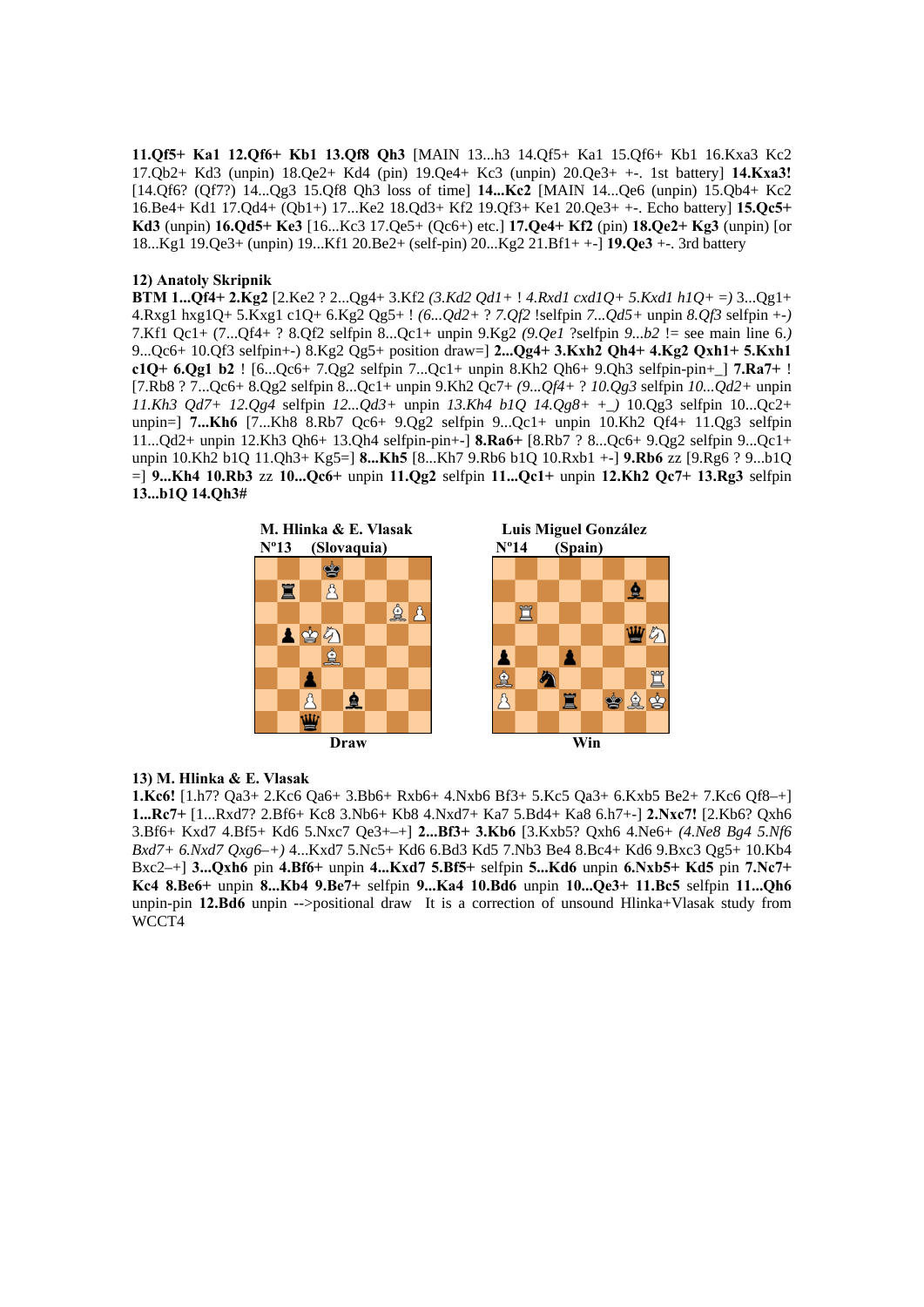# **14) Luis Miguel González**

**1.Rf3+ Ke1!** pin **2.Rf1+ Ke2** unpin **3.Nf4+!** [3.Ng3+? Kd3! pin 4.Rf3+ Qe3! shelfpin 5.Rxe3+ dxe3=] **3...Ke3** pin **4.Bc1!** counterpin [4.Re6+? Be5! shelfpin 5.Rf3+ Ke4 6.Rf2+ unpin 6...Ke3=] **4...Qxf4+!**  [4...Qh4+ 5.Kg1! unpin *(5.Nh3?* shelfpin *5...Be5+ 6.Kh1! Kd3* unpin *7.Bxd2 Kxd2* with unless a draw*)*  5...Ne2+ *(5...Qxf4 6.Rxf4 Ne2+ 7.Kf1 Nxc1 8.Rf3+ Ke4 9.Rg3+ Rxg2 10.Rxg2+-)* 6.Nxe2 Be5 7.Bxd2+ Kxe2 8.Rh6!+-] **5.Rxf4 Be5** pin **6.Re6!** counterpin [6.Bxd2+? Kxd2 7.Kg3 Ne2+ 8.Kf3 unpin 8...Nxf4 9.Bf1 d3 10.Ke4 Bc7! 11.Rb7 Bd6 12.Rd7 Ne2! 13.Bh3 Nc3+ 14.Kd4 Nxa2 15.Rxd6 a3! 16.Be6 Nb4=] **6...Kxf4 7.Bxd2+** [7.Kh1? unpin 7...Nb1! 8.Re8 d3! 9.Bc6 *(9.Rd8 Ke3 10.Bf1 Kf2 11.Bxd2 Kxf1 12.Rxd3 Ke2 13.Rd5 Nc3 14.Bxc3 Bxc3=)* 9...a3 10.Rd8 Bb2 11.Bxd2+ Nxd2 12.Rxd3 Ne4 13.Kg2 Nc3 14.Bd5 Nxd5=] **7...Kf5+ 8.Rxe5+ Kxe5 9.Bh6!** [9.a3? Ne4! 10.Bh6 d3 11.Bf3 Kd4 12.Bg7+ Ke3 13.Kg2 d2=] **9...Nxa2 10.Bg7+ Kd6 11.Bxd4 a3** [11...Nb4 12.Bg7 Kc5 13.Bf1+- EGTB-6] **12.Bg7!+-** [e. g. 12.Bg7 Ke7 13.Bd5 Nb4 14.Bg8 a2 15.Kg2 and the approach of the White King will capture the Pawn, winning]

# **Section B - Free Theme B.1.Studies Win**



# **1) Darko Hlebec**

**1...Qb6** [1...Qd6 2.Rd8 Rxb7 3.Qh2+ Kd5 4.Nf6+ Qxf6 5.Bxf5++-] **2.Qh2+** [2.Rd8? Be6+=] **2...Kd5 3.Rd8 Rxb7 4.Nf6+ exf6 5.Bc6+ Kxc6** [5...Ke6 6.Qd6#] **6.Qd6+** [6.Rd6+? Kb5 7.Rxb6+ axb6–+ *(7...Kxb6? 8.Qd6+ Kb5 9.Qc5+ Ka6 10.Qa5#)* ] **6...Kb5 7.Qd5+ Ka6 8.Rd6 Be6** [8...Qxd6 9.Qa5#; 8...Rc7 9.Ka4 Bd7+ 10.b5+ *(10.Rxd7? Rc5 11.bxc5 Qb5+ 12.Ka3 Qa5+ 13.Kb3 Qb5+=)* 10...Bxb5+ 11.Qxb5+ Kb7 12.Rxb6++-] **9.Ka4 Bxd5 10.b5#**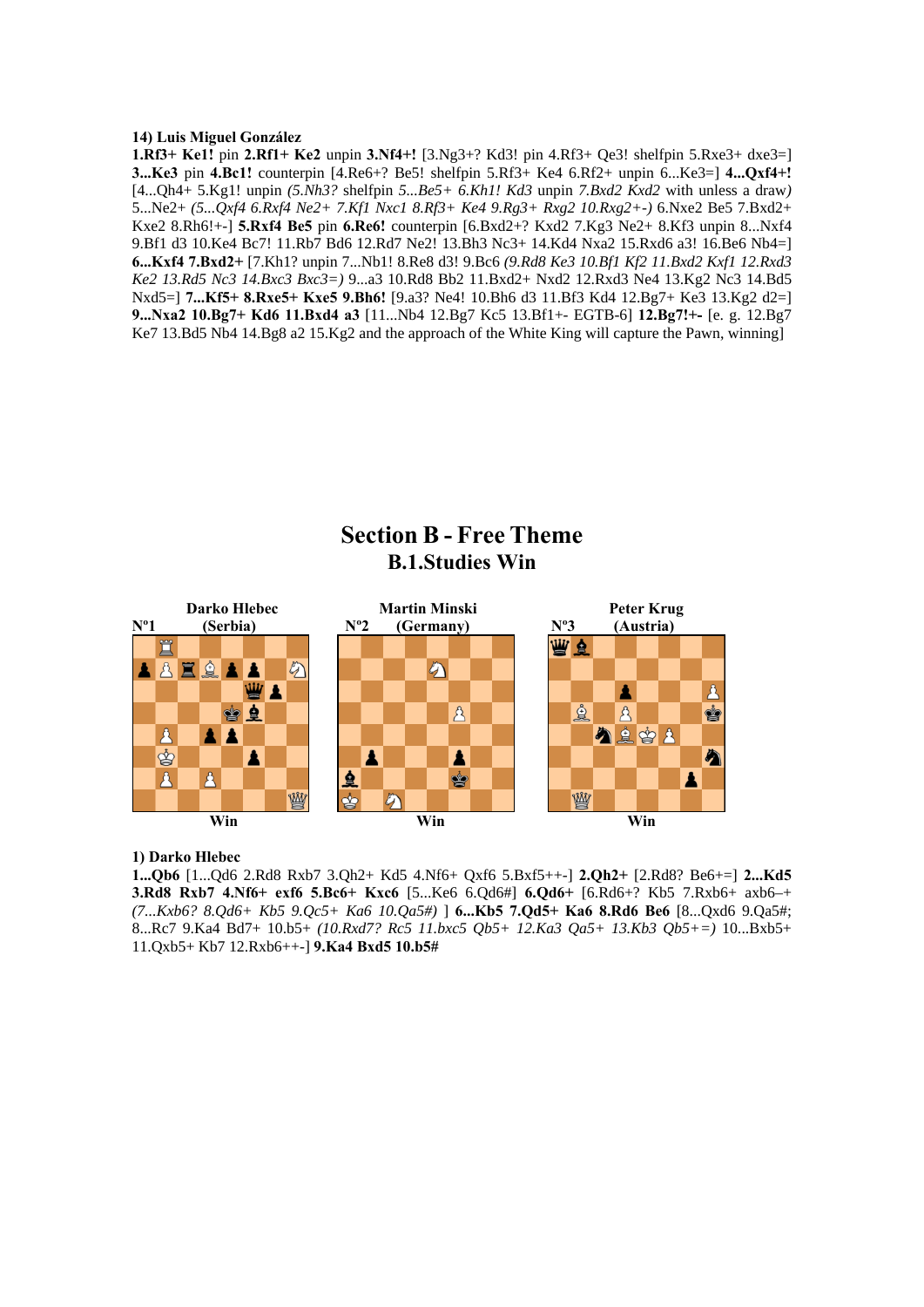#### **2) Martin Minski**

position X **1.Nd3+!** [logical try: 1.f6? b2+!= 2.Kxa2?? bxc1Q–+; 1.Nxa2? Ke1 /Ke2/Ke3 2.Nc1 Kd2 3.Nxb3+ Kd3!=; 1.Kb2? Ke3!=] **1...Ke2** /Ke3 **2.Nf2! Kxf2** position X without the wSc1 **3.f6 b2+!?**  [3...Ke2 4.Nf5 f2 5.Ng3+ Kf3 6.Nf1 Ke2 7.Nh2 Kd2 8.Kb2–+; 3...Ke3 4.Nd5+ Kd2 5.f7 f2 (5...b2+ 6.Kxa2!+- see mainline*(6.Kxb2? Bxd5 7.f8Q Ke2! 8.Qe8+ Kf1 9.Qb5+ Kg1 10.Qxd5 f2=)* ) 6.f8Q! *(6.f8R? Ke1!=)* 6...b2+ 7.Kxb2! *(7.Kxa2? b1Q+! 8.Kxb1 f1Q+* /R+ *9.Qxf1* stalemate*)* 7...Bxd5 8.Qxf2++- ] **4.Kxa2 Ke3!** [4...Ke2 5.Nf5! f2 6.Ng3+ Kf3 7.Nf1 Ke2 *(7...Kg2 8.Nd2+-)* 8.Nh2+-] **5.Nd5+!** [5.f7? f2 6.Nd5+ Ke2! 7.Ne3 *(7.Nc3+ Ke1=)* 7...Kxe3 8.f8Q Ke2=; 5.Nf5+? Kf4! 6.f7 f2 7.f8Q *(7.Ne3 Kxe3 8.f8Q Ke2=)* 7...b1Q+! 8.Kxb1 f1Q+=] **5...Kd2!** [5...Ke2 6.Nc3+ Ke1 7.Ne4+-; 5...Kd4 6.f7+-] **6.f7 f2 7.f8R!**  [7.f8Q? b1Q+! 8.Kxb1 f1Q+ /R+ 9.Qxf1 stalemate] **7...Kc1** [7...b1Q+ 8.Kxb1 f1Q+ 9.Rxf1+- no stalemate] **8.Nc3+-** [8.Rc8+? Kd2 9.Rf8 Kc1]

# **3) Peter Krug**

Theme: Domination minor pieces avoiding stalemate and positional draw in the counterplay of black **1.Qd3!** [try 1.Bxc4? Ba7 2.Qd1+ Kxh6 3.Qg4 Qe8+ draw; 1.Qd1+? Kxh6 2.Qe1 Nxf4 *(*Not *2...Nd2+? 3.Qxd2 Qb7 4.Qxg2 Qxd5+ 5.Kxd5 Nxf4+ 6.Kc6 Nxg2 7.Kb7!+-* simillar at solution-domination*)* 3.Kxf4 Ne5 4.Qh4+ Kg7 5.Qg5+ Kf7 6.Qf5+ Kg8 7.Qe6+ Kg7 8.Bd7 g1Q draw; 1.h7? Nd2+ 2.Kd3 Ba7=; try 1.Be8+ Kxh6 2.Qe1 Nd2+=] **1...Qxd5+** [1...g1N 2.h7 Ba7 3.Qxc4 Nf2+ 4.Bxf2 Qh8 5.Bxg1 Qxh7+ 6.f5 Bxg1 7.Be8++- Win e.g. 7...Kh4 *(7...Kg4 8.Qe2+ Kg3 9.Qf3+ Kh2 10.Qh5+ Qxh5 11.Bxh5+-)* 8.Kf3+ Kg5 9.Qf4+ Kf6 10.Qxd6+ Kg5 11.Qg6+ ! 11...Qxg6 12.fxg6 Kf6 13.d6+-] **2.Kxd5 Nxf4+ 3.Kc6!!** [try : 3.Kxc4? Nxd3 4.h7 Ne5+ 5.Bxe5 *(5.Kd5 Nf7 6.Be8 Kh6 7.Bxf7 Kxh7=)* 5...d5+ 6.Kxd5 Bxe5 7.Kxe5 Kg4 *(*not *7...g1Q? 8.h8R+)* 8.h8Q g1Q 9.Qg7+ Kf3 10.Qxg1 stalemate] **3...Nxd3 4.h7 Nde5+ 5.Kb7 Na5+ 6.Kc8!!** [try : 6.Kxb8? Ng6! *(*not *6...Nf7? 7.Be8 Kg4 8.Bxf7 Nc6+ 9.Kc7 Nxd4 10.h8Q g1Q 11.Qg7++-)* 7.Be8 Kg4 8.Kc7 *(8.Bxg6 Nc6+=)* 8...Nh8 9.Bd7+ Kf4! 10.Be6 Ke4 11.Bg1 d5 12.Bh3 Kf3 13.Kd6 Nc4+ 14.Kxd5 Kg3!=; or 6.Ka8? Nf7 7.Be8 Kh6 8.Bxf7 Kxh7= draw] **6...Nf7 7.Be8 Kh6 8.Bxf7 Kxh7 9.Bd5 Kg6 10.Kxb8+-** domination Bishops and knight



# **4) Peter Krug**

**1.Nf4! d5** [1...Kg1 2.Be6! d5 *(2...h1Q 3.Bh3* /Nh3+-*)* 3.N6xd5 h1Q 4.Bh3 Qh2 5.Kxe3 Bxf4+ 6.Nxf4 Kf1 7.Bf2+-] **2.e5 Bxe5 3.N6h5!** [Thematic try 3.N6xd5? Bxf4 4.Nxf4 Kg1 5.Bf2+ exf2 6.Nh3+ Kh1 7.Nxf2+ Kg1 8.Nh3+ Kh1 9.Kf3 g1Q 10.Nf2+ Qxf2+ 11.Kxf2 stalemate] **3...Bxf4 4.Nxf4 Kg1 5.Bf2+ exf2 6.Nh3+ Kh1 7.Nxf2+ Kg1 8.Nh3+ Kh1 9.Kf3 g1N+ 10.Kf2 Nxh3+ 11.Kf1 Nf4 12.Bd1 Ng2 13.Bf3 d4 14.Bxg2#**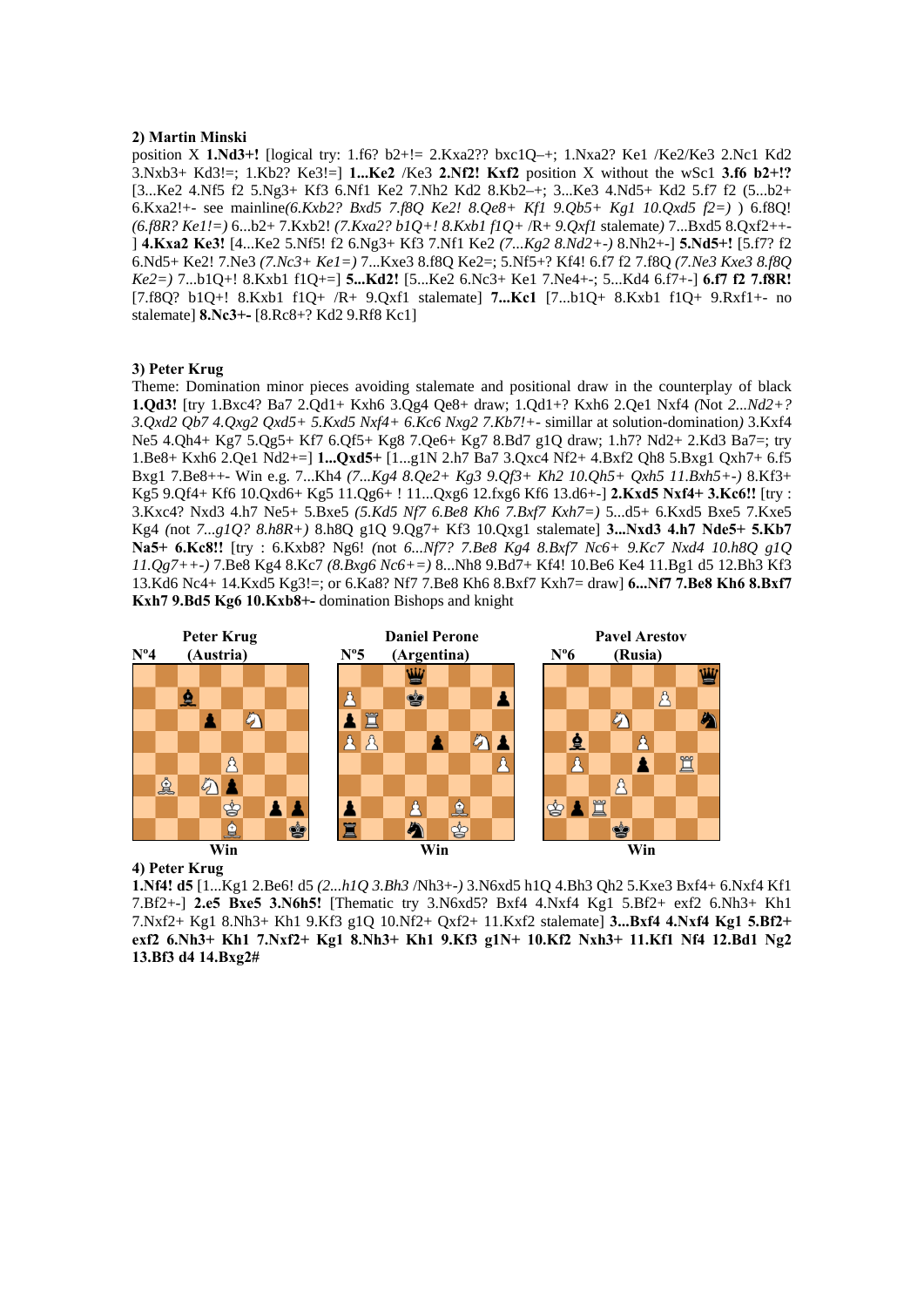#### **5) Daniel Perone**

**1.Rb7+!** [1.Rd6+? Kxd6 2.Nf7+ Ke7 3.Nxd8 Nxf2+ 4.Kxf2 Rc1=] **1...Ke8 2.Rb8 Nxf2+ 3.Kxf2** [3.Ke2? Re1+ 4.Kxf2 Rf1+ es una perdida de tiempo] **3...Rf1+ 4.Kxf1 a1Q+ 5.Ke2 Qaxa5** [5...Qad4 6.Rxd8+ Qxd8 7.Ne6+-] **6.Rxd8+ Qxd8 7.Ne6 Qc8** [7...Qd7 8.a8Q+ Ke7 9.Qxa6+-] **8.a8Q Qxa8 9.Nc7+ Kd7 10.Nxa8 axb5 11.Nb6+!** [Try : 11.Kd3? Kc6 12.Ke4 Kb7! *(12...b4? 13.Kd3 Kc5 14.Nc7 b3 15.Kc3+-)*  13.Kd5 Kxa8 14.Kc5 Kb7 15.Kxb5 Kc7 16.Kc5 Kd7 17.Kd5 e4 18.Kxe4 Ke6 19.Kf4 Kf6 20.d3 h6! 21.Ke4 Ke6 22.d4 Kd6!=] **11...Kc6** [11...Ke6 12.Kf3!+- *(*not *12.Kd3? Kf5!=)* ; 11...Kc7 12.Nd5+!+-] **12.Nc8 Kd7 13.Na7!+-** 

# **6) Pavel Arestov**

**1.Rc8! b1Q+! 2.Kxb1 Bxd3+ 3.Ka2!** [3.Kb2? Qxe5+=] **3...Qxc8 4.Nxc8 Nxf7 5.e6!** [5.Kb2? Nxe5 6.Rg5 e3 7.Rxe5 e2=] **5...Bc4+ 6.Ka1!** [Try : 6.Kb2? Bxe6 7.Rxe4 Bxc8 8.b5 Ng5! 9.Re7 Ne6! 10.Re8 *(10.b6 Nc5! 11.Rc7 Na4+! 12.Kb3 Nxb6=)* 10...Bd7 11.b6 Nc5=; 6.Ka3? Bxe6 7.Rxe4 Bxc8 8.b5 Nh6 9.Re7 Nf5 10.Rc7 Nd6 11.b6 Nb5+ 12.Kb4 Nxc7=; 6.Kb1? Bxe6 7.Rxe4 Bf5=] **6...Bxe6 7.Rxe4!**  [7.Rg1+? Kd2 8.Ne7 e3=] **7...Bxc8 8.b5!** with : A) **8...Nh6** [B) 8...Ng5 9.Re7! Ne6 **a)** 9...Kd2 10.Rc7! Bh3 *(10...Bf5 11.Rc5+-; 10...Bg4 11.Rg7+-)* 11.b6 Bg2 12.Rg7+-; **b)** 9...Nf3 10.Rc7 Bf5 11.Rc4! Be6 12.Rc6 Nd4 13.Rd6!+-; 10.Re8! Bd7 11.b6! Nc5 12.Re5! Nb7 13.Rd5++-; C) 8...Kd2 9.Rc4! *(9.Re8? Bd7=; 9.Re7? Nd6=)* 9...Bh3 *(9...Bb7 10.Rc7 Nd6 11.Rd7+-; 9...Be6 10.b6! Bd5 11.Rd4++-)* 10.b6 Bg2 11.Rf4! Ne5 12.Rf2++-] **9.Re7 Nf5 10.Rc7 Nd6 11.b6 Bf5** [11...Ba6 12.Rd7+-] **12.Rf7!** with: A.1.) **12...Bh3** [A.2.) 12...Bg4 13.Rf4! *(13.Rg7 Bf5 14.Rf7 Bg4* loss time*)* 13...Be2 14.Rd4++-] **13.Rf3!**  [13.Rh7? Bf5 14.Rf7 Bh3 loss time] **13...Bg2 14.Rd3+-** 



#### **7) M. Hlinka & E. Vlasak**

**1.Rg2! Qe6+** [1...Qxe4 2.c4 Qf5+ 3.Kh2 Qe5+ (3...Qf4+ 4.Kh1 Rf5 *(4...Rd7 5.Bf3+ Kxb6 6.Rxd2 Rxd2 7.Qxd2)* 5.Qa1 Kxb6 6.Rg6++-) 4.Kh1 Qe4 *(4...Rd7 5.Bf3+ Kxb6 6.Rxd2 Rxd2 7.Qxd2 Qg3 8.Qd5 Qe1+ 9.Kg2 Qg3+ 10.Kf1+-)* 5.cxd5 h3 6.Bf3 hxg2+ 7.Kxg2 Qe1 8.d6+ Kxb6 9.Qb3+ Kc5 10.d7+-] **2.Kh2**  [2.Kxh4? Qxe4+ 3.Kh3 Qf5+ 4.Kg3 *(4.Kh2 Qf4+ 5.Kh1 Qh4+ 6.Kg1 Qe1+ 7.Kh2 Qh4+=)* 4...Qg5+ 5.Kf2 Qh4+ 6.Kg1 Qe1+ 7.Kh2 Qh4+=] **2...Qe5+** [2...Qxe4 3.c4 *(*is possible *3.Rg7+ Kb8 4.Rg8+ Kb7 5.c4 Qf4+ 6.Kh3 Qf5+ 7.Kxh4 Qe4+ 8.Kh3 Qe6+ 9.Kh2 Qxg8 10.cxd5 h4 11.Qxd2 Qg3+ 12.Kh1 Qh3+)*  3...Qe5+ 4.Kh1 Qe4 5.cxd5 h3 6.Bf3 hxg2+ 7.Kxg2 Qd3 8.Qf1 Qg6+ 9.Kh1+-] **3.Kh1 Qxe4 4.Bd3**  [4.c4? h3 *(*is possible *4...Rf5 )* 5.Bf3 Qxf3 6.Qxf3 d1Q+ 7.Qxd1 hxg2+–+] **4...Qe1+ 5.Rg1 Re5 6.Qf3+ Kxb6 7.Kh2!!** Point 1 [7.Rf1? Kc7 *(*is possible *7...Ka5 )* 8.Kh2 *(8.Kg1 Qg3+; 8.Kg2 d1Q= 9.Bc4)*  8...Qg3+–+] **7...Qxg1+** [7...Re6 8.Rg5] **8.Kxg1 Re1+ 9.Kf2 d1Q 10.Qf6+ Kc7 11.Qc3+-**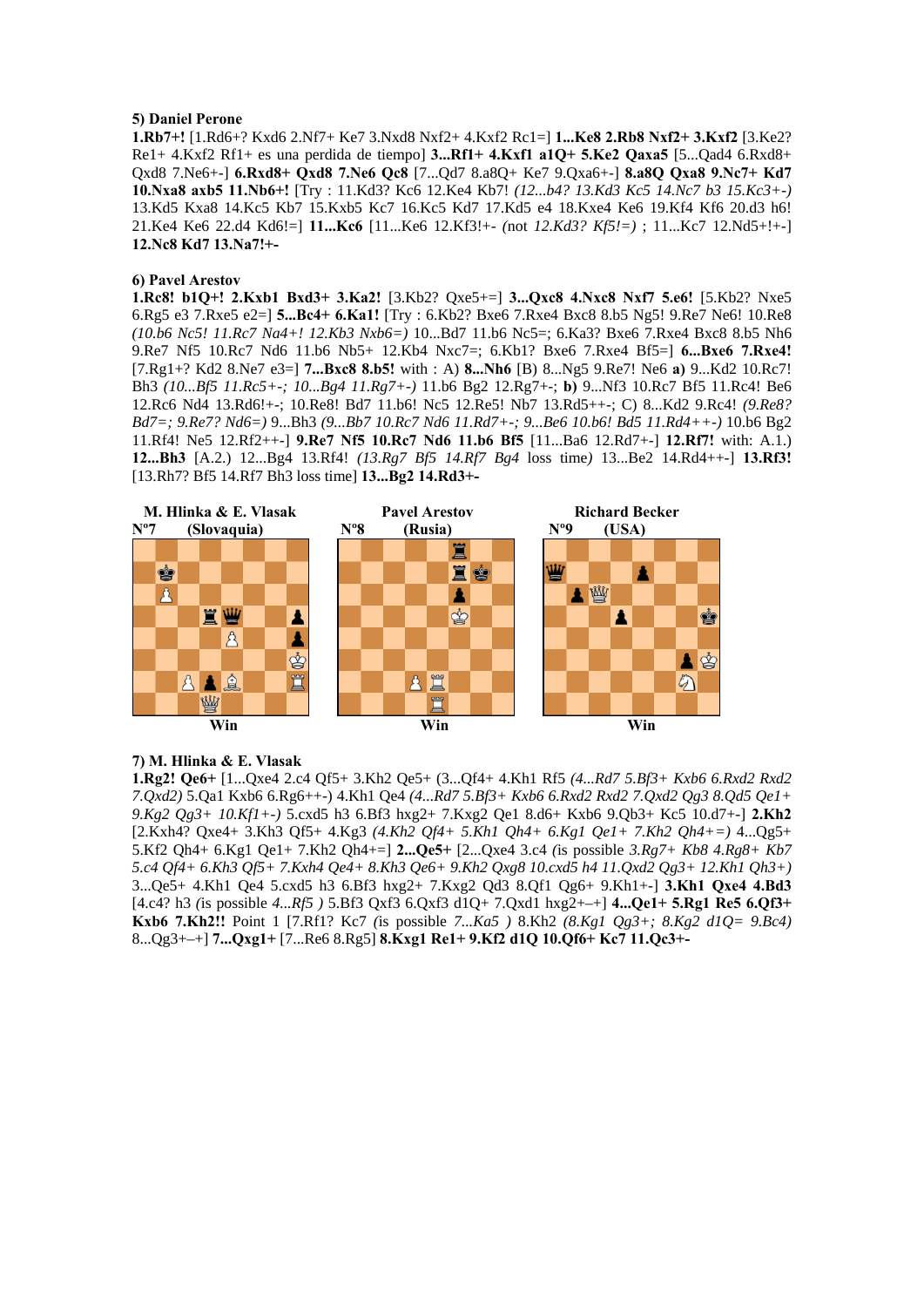#### **8) Pavel Arestov**

**1.Rg1+!** [Thematic Try : 1.Rg2+? Kh8! 2.Rh1+ Rh7 3.Rxh7+ Kxh7 zz 4.d4 *(4.Ke6 f5! 5.Ke7 Rc8=)*  4...Rd8! 5.Rg4 Rd6!=] **1...Kh8 2.Rh2+ Rh7 3.Rxh7+ Kxh7 4.Rg2! Kh8** [4...Rf7 5.Ke6 Rf8 6.Ke7+-; 4...Kh6 5.d4 Rd8 6.Kxf6! Rxd4 7.Rh2++-] **5.Ke6!** [5.d4? Rd8! 6.Rg4 Rd6=] **5...f5 6.Ke7 Ra8** [6...Rg8 7.Rf2!+-] **7.d4** [7.Ke6? f4!=; 7.Kf7? Ra7+! 8.Ke6 f4=] **7...Kh7 8.Rg5!** [8.d5? Kh6! 9.d6 Kh5! 10.d7 f4=; 8.Rf2? Kg6=; 8.Kf7? Kh6! 9.Kf6 Rf8+! 10.Ke7 Ra8=] **8...Ra5** [8...f4 9.Rf5 Kg6 10.Rxf4+-; 8...Ra4 9.d5 Kh6 10.Rxf5+-; 8...Ra7+ 9.Ke6 Ra6+ 10.Ke5! *(10.Kxf5? Ra5+ 11.Kf4 Rxg5 12.Kxg5 Kg7=)* 10...Ra5+ 11.d5+-] **9.Ke6!** [9.Kf6? Rd5=; 9.Kd6? Kh6=] **9...Ra6+!** [9...Kh6 10.Rxf5+-] **10.Ke5!** [10.Kf7? Ra7+! 11.Ke6 Ra6+ loos time] **10...Ra5+ 11.d5!** [11.Kf4? Rd5!=] **11...Kh6 12.Kxf5+-** 

#### **9) Richard Becker**

**1.Nh4!** [1.Qe6? Qa4! =] **1...Kg5** [1...e6 2.Qxe6 Qg7 3.Qxd5+ +-] **2.Qe6 Kf4 3.Qxd5 Ke3 4.Ng2+ Ke2 5.Nf4+ Ke3 6.Kg4!** [6.Kxg3? Qa6! zz 7.Ng2+ Ke2 8.Qe4+ Kd2 9.Qe1+ Kc2 10.Ne3+ Kb3 11.Qb1+ Kc3 12.Qc2+ Kd4 13.Kf4 e5+ (e6) =] **6...Qa6** [6...Qa3 7.Qf3++- pin; 6...Qa5 7.Qd3++-] **7.Kxg3** zz **7...e6 8.Ng2+ Ke2 9.Qxe6+ Kd2 10.Qe1+** [10.Qe3+? Kd1 11.Qe1+ Kc2 It is a waste of time] **10...Kc2**  [10...Kd3 11.Qf1++- pin] **11.Ne3+ Kb3** [11...Kb2 e.g. 12.Qb4+ Ka2 13.Nc4 +-] **12.Qb1+** [12.Qd1+? Kb4 13.Qd4 Kb3 =] **12...Kc3** [12...Ka4 13.Nd5 +-] **13.Qc2+ Kd4** [13...Kb4 14.Nd5+] **14.Kf4!+-** echo zz



#### **10) Y. Bazlov & v. Kovalenko**

**1.Rb5+ Ka4!** [1...Ka6 2.Bb7+ Ka7 3.Bf3 *(3.Bd5? f3! 4.Bxf3 Bc8 5.Ra5+ Kb8 6.Kd6 Bg3+=)* 3...Bc8 *(3...Be7+ 4.Kc6 Bc8 5.Kc7+-)* 4.Ra5+ Kb8 5.Kd6 Bb7 6.Rb5+-] **2.Rb7+!** [2.Rb4+? Ka3 3.Rxf4 Be7+] **2...Ka3 3.Ra7+ Kb3** [3...Kb2 4.Rh7 f3 5.Bxf3 Bf2+ 6.Kc6 Bf5 7.Rh2+-] **4.Bd5+! Kc2!** [4...Kc3 5.Ra3+] **5.Rh7 f3!** [5...Bf2+ 6.Kd6+-] **6.Bxf3** [6.Rxh4? f2 7.Bc4 f1Q 8.Bxf1 Bxf1=] **6...Bf2+ 7.Kd5!** [7.Kd6? Bg3+!=; 7.Kb4? Be1+!=; Thematic Try : 7.Kc6? Bf5! 8.Rh2 Kd3 9.Rxf2 Ke3 10.Rf1 Bd3 11.Rd1 Bc2! 12.Rf1 *(12.Rc1 Ba4+=)* 12...Bd3 13.Rd1 Bc2 positional draw] **7...Bf5!** [7...Bc8 8.Rc7++-] **8.Rh2 Kd3 9.Rxf2 Ke3 10.Rf1 Bh3** [10...Bd3 11.Rd1 Bc2 12.Rc1! Bb3+ 13.Ke5 Kxf3 14.Rc3++-] **11.Rh1 Bc8**  [11...Kxf3 12.Rxh3++-] **12.Be4 Bb7+ 13.Ke5 Bxe4 14.Re1+-**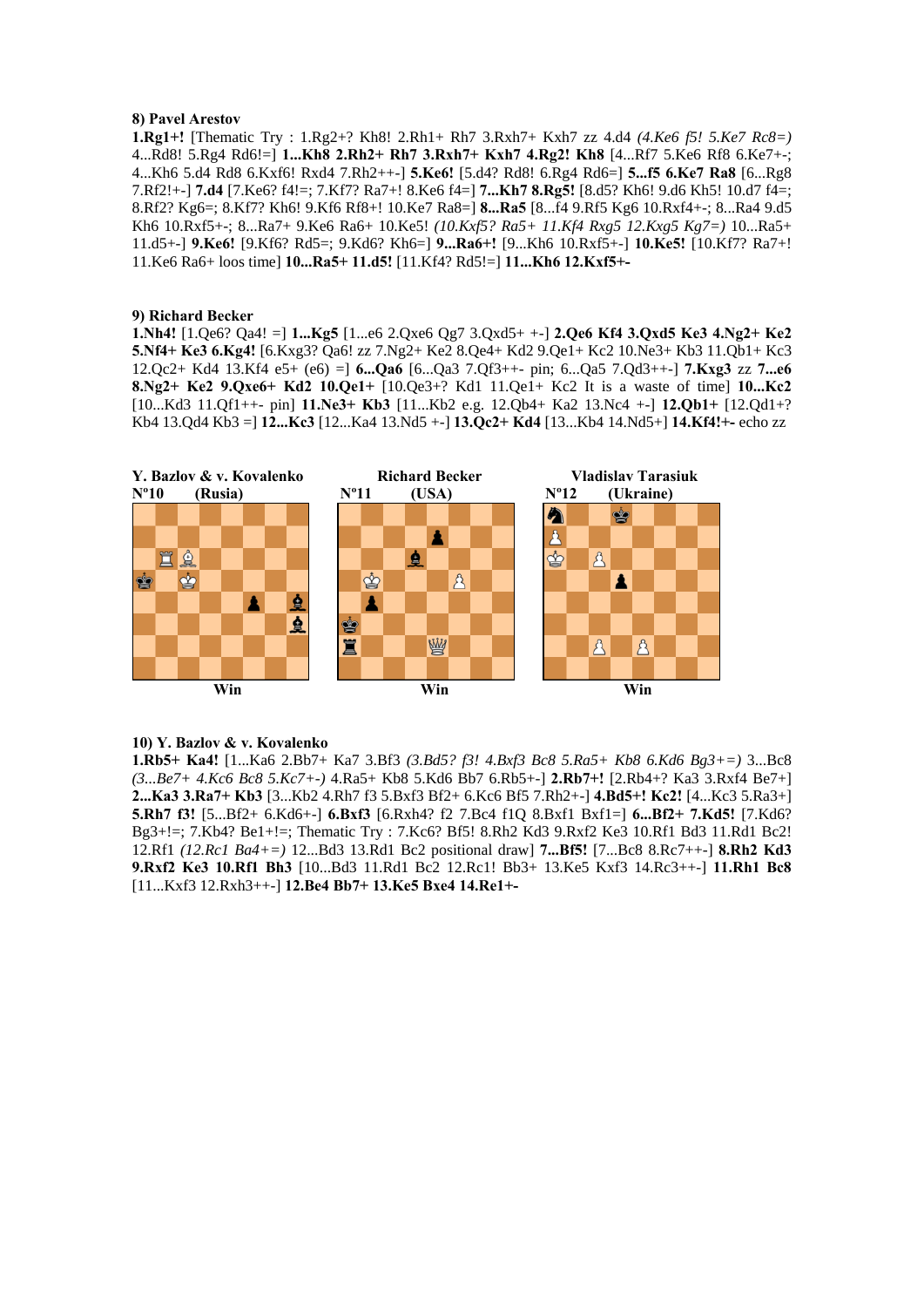# **11) Richard Becker**

**1.Qe3+!** [1.Qd3+? b3 =; 1.Qf3+? b3 2.f6 Rd2 (Rc2) =; 1.Qd1? Rf2! 2.Qc1+ Ka2 =; 1.Qe1? Rc2! 2.Qa1+ *(2.f6 exf6 3.Qa1+ Kb3 4.Qb1+ Kc3* =*)* 2...Kb3 3.Qd1 Kb2 4.f6 b3! =; 1.Qf1? Be5! 2.Qc1+ Bb2 3.Qe1 Bc3 4.Qxe7 Rg2! 5.f6 *(5.Qa7+ Kb2 6.Qb7 Rg7!* =*)* 5...Rg5+ 6.Kc4 Rg4+ 7.Kd3 Rg3+ 8.Kc2 Rg2+ 9.Kd3 Rg3+ 10.Ke2 (Ke4) 10...Bxf6! =] **1...b3 2.f6** [2.Qc1+? Rb2 3.Qa1+ Ra2 4.Qc1+ Rb2 5.f6 Ka2! =] **2...exf6 3.Qc1+ Rb2 4.Qa1+ Ra2 5.Qxf6 Bb4** [5...Bg3 6.Qe7+ Kb2 7.Kb4 Ka1 8.Kxb3 Rb2+ 9.Kc3 +-; 5...Rd2 6.Qa1+ Ra2 7.Qc1+ Rb2 8.Qh6! *(8.Qc6? Rd2 9.Qc1+ Rb2* loss of time*)* 8...Rf2 9.Qxd6+ Ka2 10.Kb4 b2 11.Qd5+ Ka1 12.Qa8+ Kb1 13.Kb3 +-] **6.Qe5!** [6.Qf4? Be7! 7.Qe5 Bh4 (Rg2) =; 6.Qd4? Bf8! 7.Qf6 Rh2! 8.Qxf8+ Ka2 =; 6.Qg7? Bd2! 7.Qd4 Rc2 8.Qa1+ Ra2 9.Qf6 Rc2 =] **6...Bf8** [6...Rc2 7.Qa1+ Ra2 8.Qc1+ Rb2 9.Qf4! +-*(9.Qc4? Rh2! 10.Qxb4+ Ka2* =*)* ] **7.Qb8! Bb4 8.Qa7+ Kb2 9.Qf2+ Ka3 10.Qf6! Bc5** [10...Re2 11.Qa1+ Ra2 12.Qc1+ Rb2 13.Qf4 +-] **11.Kxc5 Rc2+ 12.Kb5 b2 13.Qa6+ Kb3 14.Qa4+ Kc3 15.Qb4+ Kd3 16.Qb3+ Kd2 17.Kb4!** [17.Ka4? Kc1 18.Qe3+ Rd2 19.Qc3+ Kd1 =] **17...Kc1 18.Qe3+ Rd2 19.Kc3 b1N+ 20.Kb3** wins

### **12) Vladislav Tarasiuk**

**1.Kb7!** [1.e3? Kc7 2.Kb5 Kd6 3.c3 Kc7 4.Kc5 Nb6=] **1...d4! 2.Kb8!** [2.Kxa8? Kc8–+] **2...Nc7 3.a8Q Nxa8 4.Kxa8 Kc8 5.c7** [5.Ka7? Kc7 zz 6.Ka6 Kxc6 7.Ka5 Kc5 8.Ka6 Kc6=] **5...Kxc7 6.Ka7 Kc6 7.Ka6**  [7.Kb8? Kb6! 8.Kc8 Kc6 9.Kd8 Kd6 10.Ke8 Ke6 11.Kf8 Kf6=] **7...Kc5 8.Ka5** [8.Kb7? Kb5 9.Kc7 Kc5 10.Kd7 Kd5 11.Ke7 Ke5 12.Kf7 Kf5!=] **8...Kc4 9.Kb6 Kb4 10.Kc6 Kc4 11.Kd6+- Kb4 12.Kd5 Kc3 13.Kc5+-** 



# **13) Iuri Akobia & Richard Becker**

**1.c3!** [Thematic try 1.Ka2? Nc3+! *(1...Kxc2? 2.Rb8 Rf7 3.Ka3 Nc3 4.Nb4+* +-*)* 2.Nxc3 Rxc3 zz 3.c6 *(3.h4 Kxc2 4.h5 Rh3* =*)* 3...Kxc2 zz 4.c7 *(4.h4 Rc4 5.Ka3 Rxh4* =*)* 4...Rc6! 5.Ka3 Kc3 6.Ka4 Kc4 7.Ka5 Kc5 8.h4 Kd6 9.Kb5 Rc1 10.Rd8+ Kxc7 =; 1.Nb4? Ra3+! 2.Na2+ Kxc2 3.Rg8 Ne3 4.Rb8 Nd5 5.c6 Ra7 6.Rb7 Ra8 =; 1.Ra8? Kxc2 2.Nb4+ Kb3 =] **1...Nxc3** [1...Kc2 2.Rb8! Rf7 3.Nb4+ Kxc3 4.c6 Ne3 5.h4 +-; 1...Rd3 2.Nb4 +-] **2.Nxc3 Rxc3 3.Ka2** zz **3...Kc2 4.c6** zz **4...Rc4** [4...Rc5 5.Ka3 Kc3 6.Ka4 Kc4 7.h4 etc.] **5.Ka3 Kc3 6.h3!** zz [6.c7? Rc6! =] **6...Rc5 7.Ka4 Kc4 8.h4 Rh5** [8...Kd5 9.Kb4 Rc1 10.Rd8+ Kxc6 11.Rc8+ +-] **9.Rb8!** [9.Rd8? Rh7 10.Rd7 Rh8 11.Ka3 Kc3! *(11...Kc5? 12.c7 Kc6 13.Rd8* +-*)* 12.Ka4 Kc4 13.Ka5 Kc5 =] **9...Rh7 10.Rb7 Rh8 11.Ka3 Ra8+** [11...Kc5 12.c7 Kc6 13.Rb8 +-; 11...Kc3 12.Rb3+! +- ] **12.Kb2 Kd5 13.c7 Kc6 14.Rb8** +-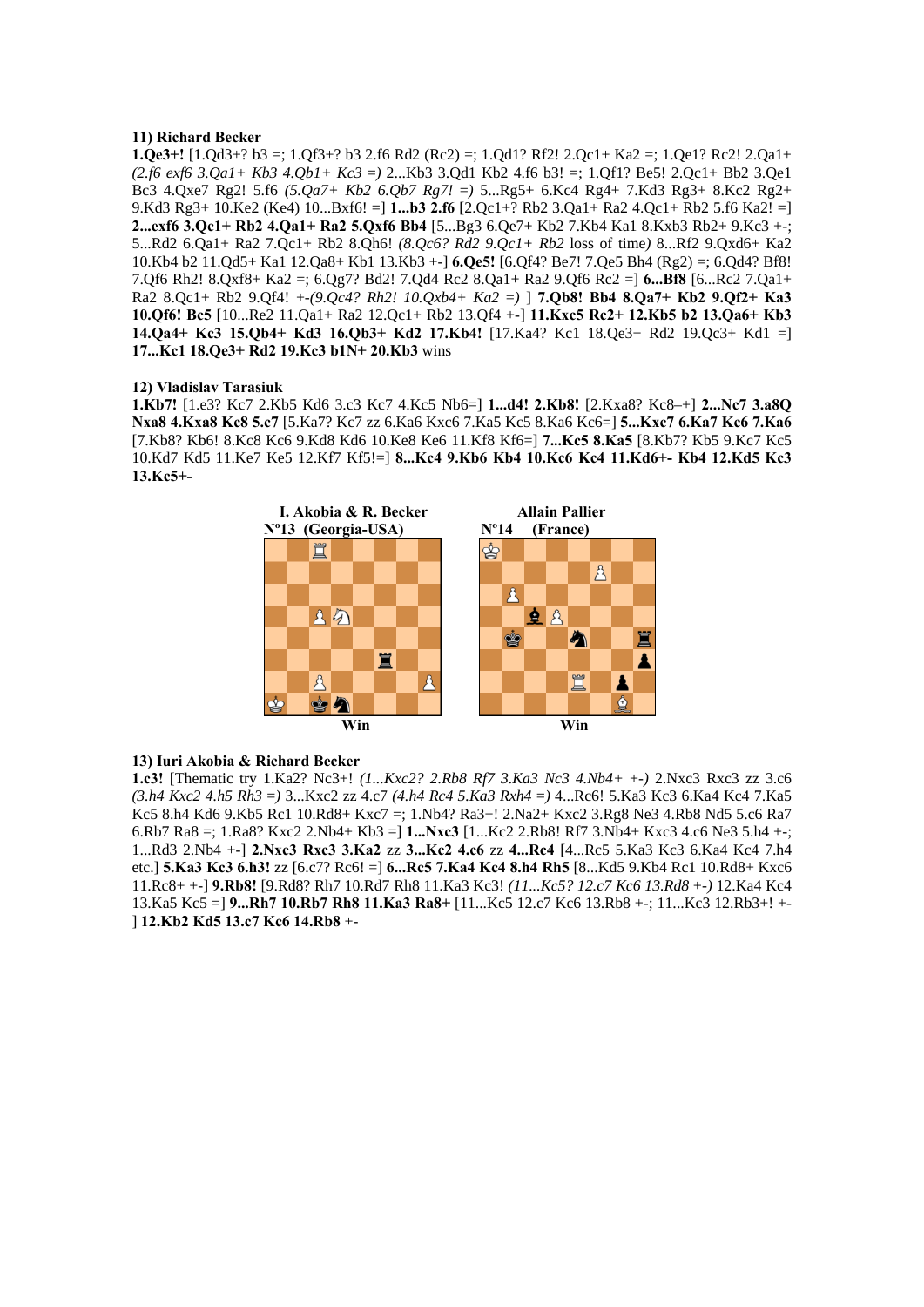#### **14) Allain Pallier**

**1.b7!** [1.Rxe4+? Rxe4 2.Bxc5+ *(2.b7 Kc3 3.Bxc5 Ra4+ 4.Kb8 h2 5.f8Q g1Q=)* 2...Kxc5 3.f8Q+ Kxb6=] **1...Rh8+ 2.b8Q+ Rxb8+ 3.Kxb8 Bd6+ 4.Kb7!** [4.Kc8? Ng5 5.Re3 Kc4=] **4...Ng5! 5.Kc6!** [5.Kb6? Nxf7 6.Re4+ Kb3=] **5...Nxf7 6.Re4+! Kc3 7.Re3+ Kd2** [7...Kc4 8.Rxh3 Bb8 9.Rh4+ Kd3 e.g. 10.Kb7 Bd6 11.Rg4 Ne5 12.Rf4 Kd2 13.Rf6+-] **8.Rxh3 Bf4** [8...Ke2 9.Rh7 Ng5 10.Rg7 Bf4 e.g. 11.d6 Bxd6 12.Rxg5+-] **9.Rh4!** [9.Rh5? Ne5+ 10.Kb5 Ke2=; 9.d6? Bxd6 10.Rh7 Ng5 11.Ra7 Nf3=] **9...Ne5+**  [9...Be3 10.Rh2+-] **10.Kb5** [10.Kb7? Nd3 11.Rg4 Ke1 12.Rxg2 Nb4 13.Rg4 Nxd5 14.Kc6 Nb4+=] **10...Be3** [10...Bg3 11.Re4 Nf3 12.Rg4 Nxg1 13.Rxg3 Ne2 14.Rxg2+-] **11.Rh2 Ke2 12.Bxe3** [12.Rxg2+ Kf1 13.Bxe3 Kxg2=] **12...Kxe3 13.Rxg2+-**

#### **D. Keith & M. Minski Anatoly Skripnik I. Akobia & B. Akhaladze Nº1 (France-Germany) Nº2 (Rusia) Nº3 (Georgia)**  ė ♔ ė A ₫  $\beta$ 罝 a e A Â Â  $99$ Ħ A Δ A S **Draw Draw Draw**

# **B.2.Studies Draw**

# **1) Danil Keith & Martin Minski**

**1.hxg7!** [1.h7? Nf6+! 2.Kxg7 Nxh7 3.Kxh7 Bb7! *(3...Rxd2? 4.Ra1!=)* 4.Rc1 Bf3 5.h6 Be2 6.Kg8 Rg4+! *(6...Bd3? 7.Rh1!=)* 7.Kf7 Rh4 8.Kg7 Bd3!–+] **1...c3!** [1...Rg4 2.h6!=; 1...Nxg7 2.Kxg7 *(2.Rf8+? Ka7–+)*  2...Bb7 *(2...Rg4+ 3.Kf6! c3 4.Ra1!=)* 3.h6 Be4 4.Rf7! Bd3 *(4...Rxd2 5.Rc7 Rc2 6.Kf6! c3 7.Ke5=)* 5.h7 Bxh7 6.Kxh7 Rxd2 7.Kg6! Rg2+ 8.Kh5! c3 9.Rc7 /Kh4 9...c2 10.Kh4 Kb8 11.Rc3 Kb7 12.Kh3 Rd2 13.Kg4! *(13.Kg3? Rd3+!–+)* 13...Kb6 14.Kf4 Kb5 15.Ke3 Rh2 16.Kd3=] **2.dxc3** [2.Ra1? Kb7 3.dxc3 Rd7!–+] **2...Rg4** [2...Rd7 3.Rg1 Bc4+ 4.Kh8! Nf6 5.g8Q+ Bxg8 6.Rxg8+ Kb7 7.Rg7=] **3.Rd1!** [3.h6? Bxf1–+; 3.Ra1? Rxg7+ 4.Kf8 Ra7! echo battery 5.Kxe8 *(5.h6 Nf6–+)* 5...Bb5+–+; 3.Rf8? Rxg7+ 4.Kh8 Re7–+; 3.Rf7? Bc4–+] **3...Nxg7** battery [3...Bc4+ 4.Kh8 Nf6 *(4...Nxg7 5.Rd8+ Kb7 6.Rd7+ Kc6 7.Rxg7=)* 5.Rh1! *(5.Rd4? Rxd4 6.cxd4 Ng8!–+)* 5...Re4 6.g8Q+! Nxg8 7.h6 Nf6 *(7...Rg4 8.h7=)* 8.Kg7 Ne8+ *(8...Ng4 9.Kg6! Re6+ 10.Kg5 Nf6 11.h7=)* 9.Kf8 Nc7 10.h7 Rf4+ 11.Ke7! Rf7+ 12.Kd6=; 3...Rxg7+ 4.Kf8! Bb5 5.Rd8+=] **4.Rd8+ Bc8!!** [4...Kb7 5.Rd7+ Kc6 6.Rxg7=] **5.Rxc8+ Kb7** domination, but **6.Rc4!!** [6.Rc5 /Rd8/Rf8 6...Ne6+–+] **6...Rxc4 7.Kxg7 Kc7 8.h6 Kd7 9.h7=**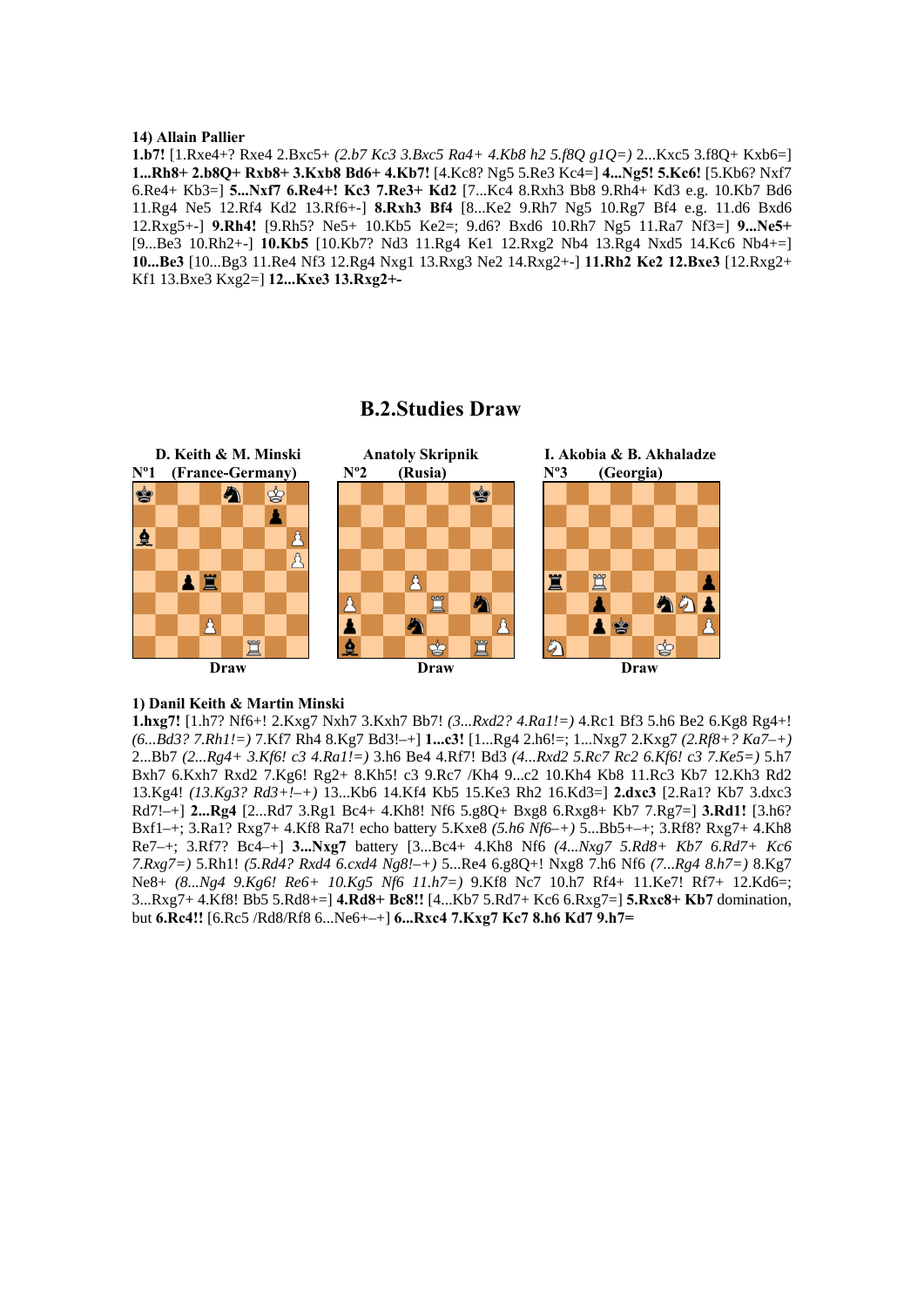### **2) Anatoly Skripnik**

**BTM 1...Ndf1 2.Re8+** [2.Rexg3+ ? 2...Nxg3 3.Rxg3+ Kh7 *(3...Kf7* ? *4.Rf3+ Kg6 5.Rf1* =*)* 4.Rh3+ Kg6 5.Rg3+ Kh5 6.Rh3+ Kg4 7.Rg3+ Kh4 *(7...Kf4* ? *8.Ke2 Bxd4 9.Rf3+ Ke4 10.Rf1* =*)* 8.Rd3 Bc3+ 9.Rxc3 a1Q+ 10.Kd2 Qb2+ *(10...Kg4* also win EGTB*)* 11.Kd3 Qxh2 12.d5 Kg5 **a)** 12...Qg2 ? 13.d6 ! 13...Qd5+ 14.Kc2 *(14.Ke2* ? *14...Qxd6* –+*)* ; **b)** 12...Qb2 ? 13.d6 Kg5 14.d7 =; 13.d6 Kf6 *(13...Qxd6+* ? *14.Kc2* =*)*  14.d7 *(14.Kc4 Qb2)* 14...Ke7 15.Kc4 Qa2+ *(15...Kxd7 16.Kb3* =*)* ] **2...Kg7 3.Re7+ Kg6 4.Re6+ Kg5 5.Re5+ Kg4 6.hxg3** [6.Re4+ ? 6...Kf3 7.Rf4+ Kxf4 8.hxg3+ Ke3 –+] **6...Bxd4** [6...Bc3+ 7.Ke2 a1Q 8.Re4+ Kg5 9.Re5+ =] **7.Re4+ Kg5** [7...Kh3 ? 8.Rh4#] **8.Rxd4 a1Q+ 9.Rd1 Qxa3 10.Kxf1** [10.Rxf1 ? 10...Qe3#] **10...Qf3+ 11.Ke1 Qe3+ 12.Kf1 Kg4 13.Rg2** [13.Re1 Qf3#] **13...Qf3+ 14.Rf2** [14.Kg1 ? 14...Qxd1+ –+] **14...Qxd1+ 15.Kg2 Qd5+** [15...Qe1 16.Rf4+ =] **16.Kh2 Qh5+ 17.Kg2 Qh3+** [17...Qd5+ 18.Kh2 position draw=] **18.Kg1 Kxg3** [18...Qxg3+ 19.Rg2 =] **19.Rf3+ Kxf3** Stalemate

### **3) Iuri Akobia & Beqa Akhaladze**

**1.Ne4+ Kd3 2.Rxc3+ Kxe4 3.Nxc2 Nxh2+ 4.Ke2!** [4.Kg1? Nf3+ 5.Kf2 Ng5 6.Kg1 Ra6 7.Kh2 Rd6–+] **4...Ra2** [4...Kf4 5.Rxh3=] **5.Re3+** [Try : 5.Rxh3? Nf3 6.Rxf3 Rxc2+–+] **5...Kf4 6.Rxh3 Kg4** [6...Nf3 7.Rxf3+ Kg4=] **7.Rc3 h3** [main 7...Nf3 8.Kf1! h3 9.Rc8! Ng5 *(9...Ne5 10.Rc5! Nf3 11.Rc8=)* 10.Kf2 Ne4+ 11.Kg1=] **8.Kf2** [8.Kd3? Nf3 9.Ne3+ Kg3 10.Rc8 Ne1+ 11.Ke4 Ra4+–+] **8...Kh4 9.Rc8!** [9.Rc7? Ng4+ 10.Kf3 h2 11.Kg2 Rb2 12.Rc8 Rb1 13.Rh8+ Kg5–+] **9...Ng4+ 10.Kf3 Ne5+** [main 10...h2 11.Rh8+ Kg5 12.Rg8+ Kh5 13.Rh8+ Nh6 14.Kg2=] **11.Kf4 Ng6+ 12.Kf3 Ra4 13.Kf2 Rf4+ 14.Kg1=** 



### **4) Anatoly Skripnik**

**1.b5+** [1.Qxa6+ ?Try 1...Kb3 *(1...Kxb4 2.Qb6+* =*)* 2.Qe6+ Ka3 3.Qa6+ Kb2 4.Qf6+ Kb1 5.Qf5+ *(5.Qxg7 Qxf2#)* 5...Kc1 6.Qc5+ Kd1 7.Qh5+ Kc2 8.Qf5+ (8.Qc5+ Kb3 *(8...Qc3* ? *9.Qxc3+ Kxc3 10.Be1+ Kd3 11.Kg2* =*)* 9.Qe3+ Qxe3 10.Bxe3 g2+ –+) 8...Qd3+ ! 9.Qxd3+ Kxd3 10.Be1 g2+ –+] **1...Kd5** [1...Qb4 2.Qc2+ Qc3 3.Qxc3+ Kxc3 main line; 1...Kd3 2.Qd4+ =] **2.Qb3+ Ke4 3.Qe6+ Kd3 4.Qb3+ Qc3 5.Qxc3+ Kxc3 6.Be1+ Kd3 7.bxa6 g2+ 8.Kg1 Ke2 9.Bf2** [9.Bc3 ? 9...Rg8 10.a7 Kf3 11.Be5 Re8 zz! 12.Bb8 Re1+ –+] **9...Kf3 10.a7 Rg8 11.Bg3 Rh8** [11...Kxg3 12.a8Q Rxa8 stalemate] **12.Bh2** zz **12...Re8 13.Be5** zz **13...Rd8 14.Bd6** zz **14...Rc8 15.Bc7** zz **15...Ra8 16.Bb8** zz=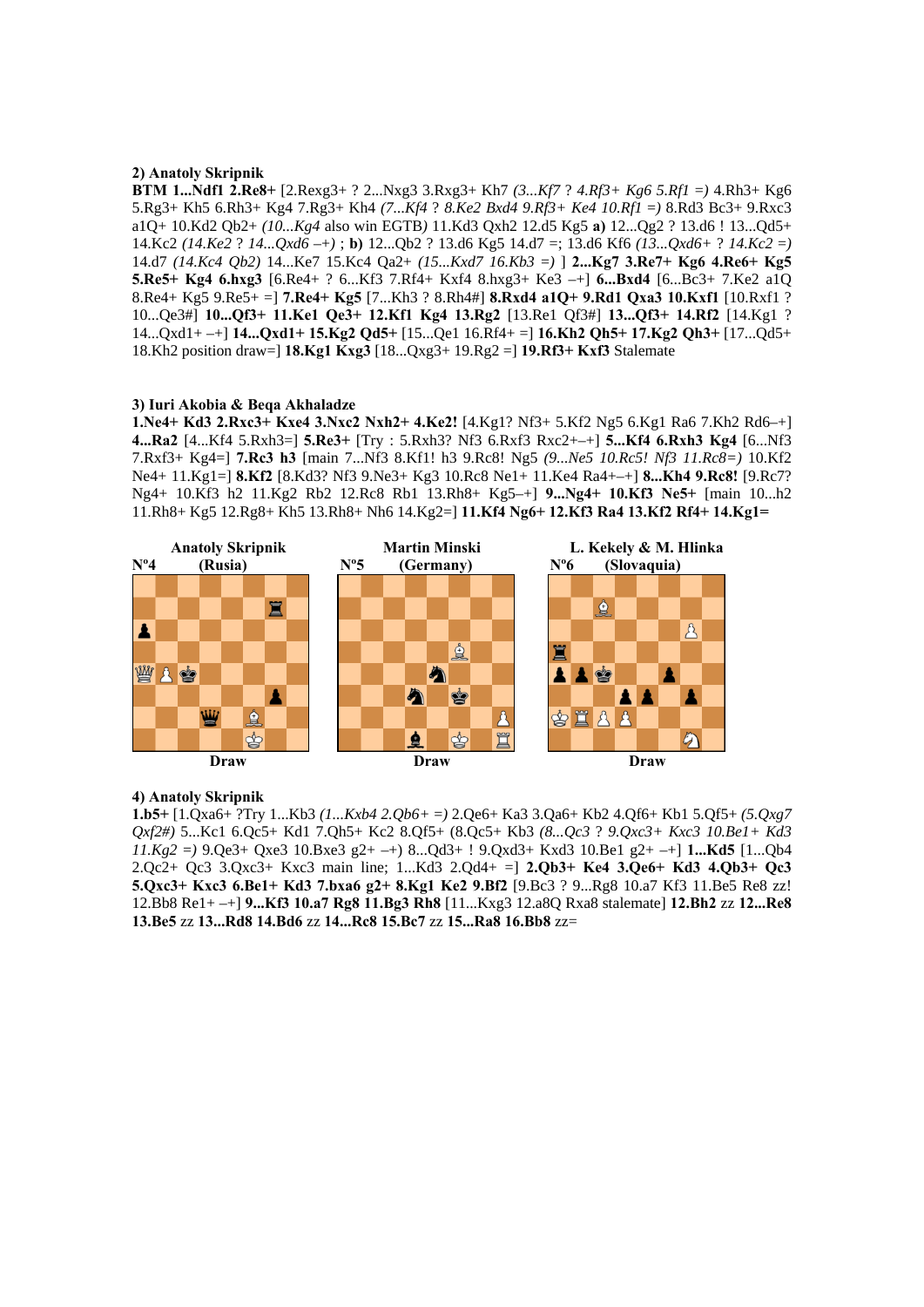# **5) Martin Minski**

**BTM 1...Nd2+ 2.Kg1 Nf2!** [2...Nf4 3.Bg4+! Kxg4 4.Kf2 Ne4+ 5.Ke3=] **3.Bc8!!** [3.Bd7? Ba4! *(3...Bc2? 4.Bc6+ Be4 5.Bxe4+=)* 4.Bc8 *(4.Bxa4? Nh3#)* 4...Bc6–+; 3.Be6? Bb3! *(3...Bc2? 4.Bd5+ Be4 5.Bxe4+=)*  4.Bc8 *(4.Bxb3? Nh3#)* 4...Bd5–+; 3.h3? Kg3 4.Bg4 Nxg4 5.hxg4 Be2! 6.Rh8 Nf3+ 7.Kh1 Bf1–+; 3.h4? Kg3–+] **3...Bc2 4.Bb7+** [4.h3? Kg3 5.Bb7 Nfe4!–+ *(5...Be4? 6.Bxe4 Nfxe4 7.h4=* zz*)* ] **4...Be4 5.Bxe4+**  [5.h3? Bxb7! *(5...Kg3? 6.Bxe4 Nfxe4 7.h4=* zz*)* 6.Rh2 Nfe4! 7.Rg2 Bd5–+; 5.h4? Kg3! *(5...Bxb7? 6.Rh2 Nfe4 7.Rg2=)* 6.Bxe4 Nfxe4–+ zz] **5...Nfxe4 6.h3!** [thematic try: 6.h4? Kg3 zz 7.Rh3+?! *(7.Rh2 Nf3+ 8.Kf1 Nxh2+ 9.Ke2 Ng4 10.h5 Nh6–+; 7.h5 Ng5! 8.Rh4 Ngf3+ 9.Kh1 Nxh4–+)* 7...Kxh3 (8.Kf2 impossible) 8.h5 Kg3!–+] **6...Kg3 7.h4** zz **7...Nc3** (8...Se2#) [7...Nf2 8.h5=; 7...Ng5 8.hxg5 Nf3+ 9.Kf1 Nxg5=] **8.Rh3+!** [8.Rh2? Nf3+ 9.Kf1 Nxh2+–+] **8...Kxh3 9.Kf2=** [9.h5? Kg3! 10.h6 Ne2+–+]

# **6) L. Kekely & M. Hlinka**

**BTM 1...b3+ 2.cxb3+** [2.Kb1? bxc2+ 3.Rxc2+ dxc2+ 4.Kxc2 Rg5 5.d3+ Kb5 6.Bxf4 Rxg6 7.Ne2 g2 8.Bxe3 Ka5 9.Bf2 Rg7 10.Be1+ Ka6 11.Bf2 Rc7+ 12.Kd2 a3 13.Nc3 Ka5 14.Bd4 Rb7 15.Ke1 Rb2 16.Ne2 Kb4 17.Nc1 a2 18.Nxa2+ Rxa2–+ EGTB] **2...axb3+ 3.Kb1 Rg5!** [3...e2 4.Nxe2 dxe2 5.d3+ Kb5 6.Rxe2 f3 7.Re1! f2 8.Bxg3 fxe1Q+ 9.Bxe1 Ra2 10.g7 Rg2 11.Bc3=] **4.Bxf4** [4.Ka1? Rxg6 5.Bxf4 e2 6.Bxg3 Rxg3 7.Rb1 Rg5 8.Rc1+ Kb4 9.Kb2 Rf5–+; 4.dxe3? fxe3 5.Nf3 g2 6.Bh2 Rxg6 7.Ne5+ Kd4 8.Nxd3 Kxd3 9.Rxb3+ Kd2 10.Rb8 g1Q+ 11.Bxg1 Rxg1+–+ EGTB] **4...e2 5.Nxe2** [5.Nf3? g2–+] **5...dxe2 6.d3+! Kxd3** [6...Kc3 7.Rxe2 g2 8.Rxg2 Rxg2 9.Be5+ Kxd3 10.g7= EGTB] **7.Rd2+** [7.Rxb3+? Kd4 8.Rb4+ Kc3 9.Re4 g2–+] **7...Kc3** [7...Ke4 8.Bxg3 Ke3 9.Bf4+! Kf3 10.Rxe2 Rg1+ 11.Kb2 Kxe2 12.Kxb3= EGTB] **8.Rxe2 g2 9.Rxg2!** [9.Re3+? Kd4! 10.Re1 g1Q 11.Rxg1 Rxg1+ 12.Kb2 Kc4! 13.Be5 Rxg6–+ EGTB] **9...Rxg2 10.Be5+** [10.g7? Rg1+ 11.Bc1 b2–+] **10...Kb4 11.g7 Ka3 12.Bd6+ Ka4 13.Be5** switchback, draw. Precise play against dangerous black pawns finishes by positional draw.



### **7) Valery Kalashnikov & János Mikitovics**

**1.d7 Re4+ 2.Kf6 Ne6** [2...Re6+ 3.Kxg5 Rd6 4.a5 b2 5.a6 Rxd7 6.Rxd7 b1Q 7.a7=] **3.Kf5** [Try : 3.a5? Nd8 4.Rb6 b2 5.a6 Re6+! 6.Rxe6 b1Q 7.a7 Qb7!–+] **3...Re1 4.a5 Nd8 5.a6 Rf1+** [5...Re6 6.Rb8 Rxa6 7.Rxd8 b2 8.Rb8 Rd6 9.Ra8+ Kb3 10.Rb8+ Kc3 11.Rc8+ Kd2 12.Rb8 Kc2 13.Rc8+ positional draw (eternal movement ?ing and Rook)] **6.Kg6 Rg1+ 7.Kf6** [Try : 7.Kf5? Nxb7 8.d8Q Nxd8 9.a7 Rg5+! 10.Kxg5 Ne6+ 11.Kf6 Nc7–+] **7...Nxb7 8.d8Q Rf1+ 9.Kg6 Rg1+ 10.Kf6 Nxd8 11.a7 Rf1+ 12.Kg6 Rg1+** [12...Kb2 13.a8Q=] **13.Kf6** positional draw (eternal movement ?ing and Rook)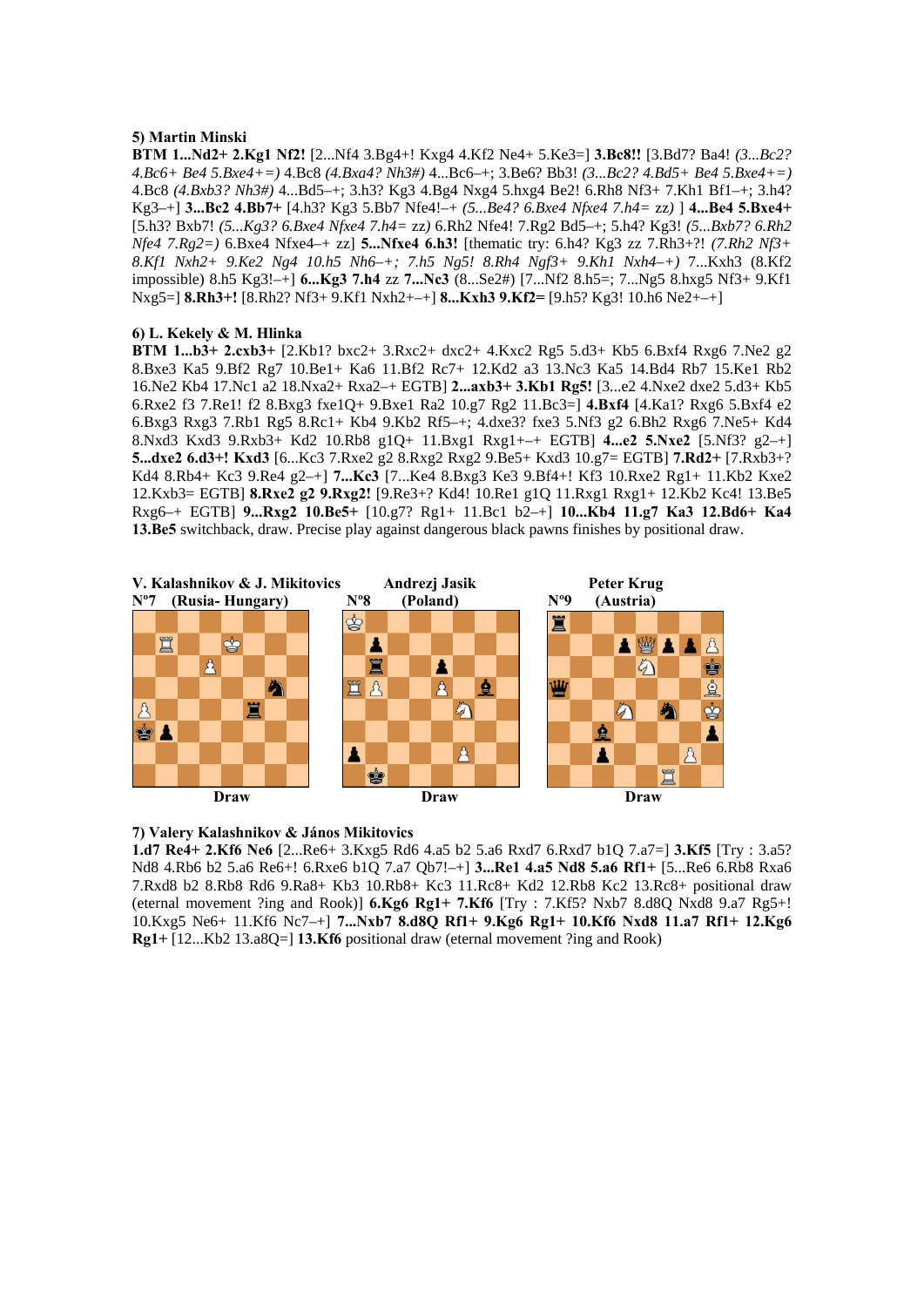# **8) Andrezj Jasik**

**1.Ka7! Bd8** [1...Bxf4 2.Kxb6 Bxe5 3.Kxb7 a1Q 4.Rxa1+ Kxa1 5.Kc6=] **2.Ne2 Kb2!** the intention 3..Ra6 4.bxa Ba5 5.axb Bc7 6.Nc3 no check [2...Ra6+ 3.bxa6 Bxa5 4.axb7 Bc7 5.Nc3+; 2...a1Q 3.Rxa1+ Kxa1 4.Nc3! similar as main line] **3.Ra4 Kb3 4.Ra5 Kb2** [4...Rxb5 5.Rxa2! Kxa2 6.Nc3+ Kb3 7.Nxb5=] **5.Ra4 Bc7 6.f3!** zz [Thematic Try : 6.f4? a1Q 7.Rxa1 Kxa1 8.Nc3 Bd8 zz 9.Ka8 Be7 10.Ka7 Bc5–+] **6...Bd8 7.f4! a1Q 8.Rxa1 Kxa1 9.Nc3! Bc7** [9...Kb2 10.Na4+ Kb3 11.Nxb6 Kb4=] **10.Ka8 Bd8 11.Ka7=** positional draw

# **9) Peter Krug**

**1.Ng5** !! [Trials 1.Bxf7? hxg2 2.Be8 Ng6+ 3.Bxg6 Bxd4 ! *(3...dxe6* not *4.Nf5+ Qxf5 5.Bxf5 Bf6+ 6.Qxf6+ gxf6 7.Ra1* draw*)* 4.Be8 (4.Nf8 Rxf8 5.Rxf8 *(*.....Add? *5.Qxf8 Kxg6 6.h8Q Qg5+ 7.Kh3 gxf1Q+ 8.Qxf1 Qe3+ 9.Kg4 Qe6+ 10.Kh4 Bf6+ 11.Kg3 Qe3+ 12.Kg4 Qg5+ 13.Kh3 c1Q 14.Qe8+ Kh7–+)*  5...Bf6+ 6.Rxf6 Qg5+ 7.Kh3 g1N+–+ !) 4...Rxe8 5.Qxe8 g5+ 6.Kg4 Qf5+ !! 7.Rxf5 g1Q+ 8.Kh3 Qh1+ 9.Kg3 Qh4+ 10.Kg2 Qg4+ 11.Kh2 Bg1+–+; 1.Nxf4? hxg2 2.Bxf7 Bb4! 3.Qe2 gxf1Q 4.Qxf1 Be1+ 5.Kg4 Qg5+ 6.Kf3 c1Q–+; 1.h8Q+ try 1...Rxh8 2.Ng5 Ng6+–+] **1...hxg2** [1...c1Q 2.Rxc1 f6 3.h8Q+ Rxh8 4.Nf7+ Kh7 5.Qe4+ g6 6.Qe7 Qxh5+ 7.Kg3 Nd5 8.Qxd7= Rf8 9.Ne6 Kg8 10.Rxc3] **2.h8Q+ Rxh8 3.Nxf7+ Kh7 4.Ng5+ Qxg5+ 5.Kxg5** ! [5.Qxg5? gxf1Q 6.Qf5+ Ng6+–+] **5...Ne6+ 6.Nxe6 Bf6+ 7.Rxf6 c1Q+ 8.Rf4 g1Q+ 9.Bg4 dxe6** [or 9...Rg8 10.Qf7 Qh2 11.Nf8+ Kh8 12.Ng6+=; or 9...Qc3 10.Nf8+ Rxf8 11.Qe4+ Kg8 12.Qd5+ Kh7 13.Qe4+= Rf5+ 14.Qxf5+ Kg8] **10.Qxg7+ Kxg7** stalemate



# **10) I. Akobia & P. Arestov**

**1.c5+!** [1.Bxf3? Rf1 2.Bh5 Rxf7 3.Bxf7 Kc5–+] **1...Rxc5** [1...Kxc5 2.Rc7+=] **2.Bxf3** [2.Rf6+? Rc6 3.Rxc6+ Bxc6 4.Bd3 Bd5 5.e4 Bb3–+] **2...Bxf3** [2...Rf5 3.Rxf5 Bxf5 4.Bd1 Be6 5.Kg3 b3 6.Bxb3 Bxb3 7.Kf2 Bxa4 8.Ke1=] **3.Rxf3 Rc4+ 4.e4!** [4.Kg5? b3–+] **4...Rxe4+** [4...b3 5.Rxb3 Rxe4+ 6.Kg3 - main line] **5.Kg3!** [5.Kh3? b3 6.Rxb3 Rxa4 7.Kg3 Ra1–+ /a2] **5...b3! 6.Rxb3 Rxa4 7.Rb2!** with : A) **7...Ra1**  [B) 7...Rb4 8.Ra2! Kxb5 9.Kf3! *(9.Kf2? Rb3! 10.Ke2 a4 11.Kd2 a3 12.Kc2 Kc4* /b4–+*)* 9...a4 (9...Rb3+ 10.Ke4! Kb4 11.Kd4 a4 *(11...Rb1 12.Kd3 a4 13.Rc2=)* 12.Rc2 Rb1 13.Rc4+ Kb3 14.Rc3+ Kb2 15.Kc4! a3 16.Rb3+!=) 10.Ke3! Rb3+ 11.Kd4! Kb4 12.Rc2! Rh3 *(12...Rb1 13.Rc4+ Kb3 14.Rc3+ Kb4 15.Rc4+*  positional draw*)* 13.Rb2+! Rb3 14.Rc2= positional draw; C) 7...Re4 8.Kf3 Re6 9.Re2! Rxe2 10.Kxe2=] **8.Kg2!!** [Thematic Try : 8.Kf2? a4! 9.Rb4 a3 10.Rb3 a2 11.Ra3 Rh1! possible, because 8.Kf2? 12. Rxa2 Rh2–+] **8...a4 9.Rb4 a3** [9...Kc5 10.b6 Kxb4 11.b7=] **10.Rb3 a2 11.Ra3!=** draw,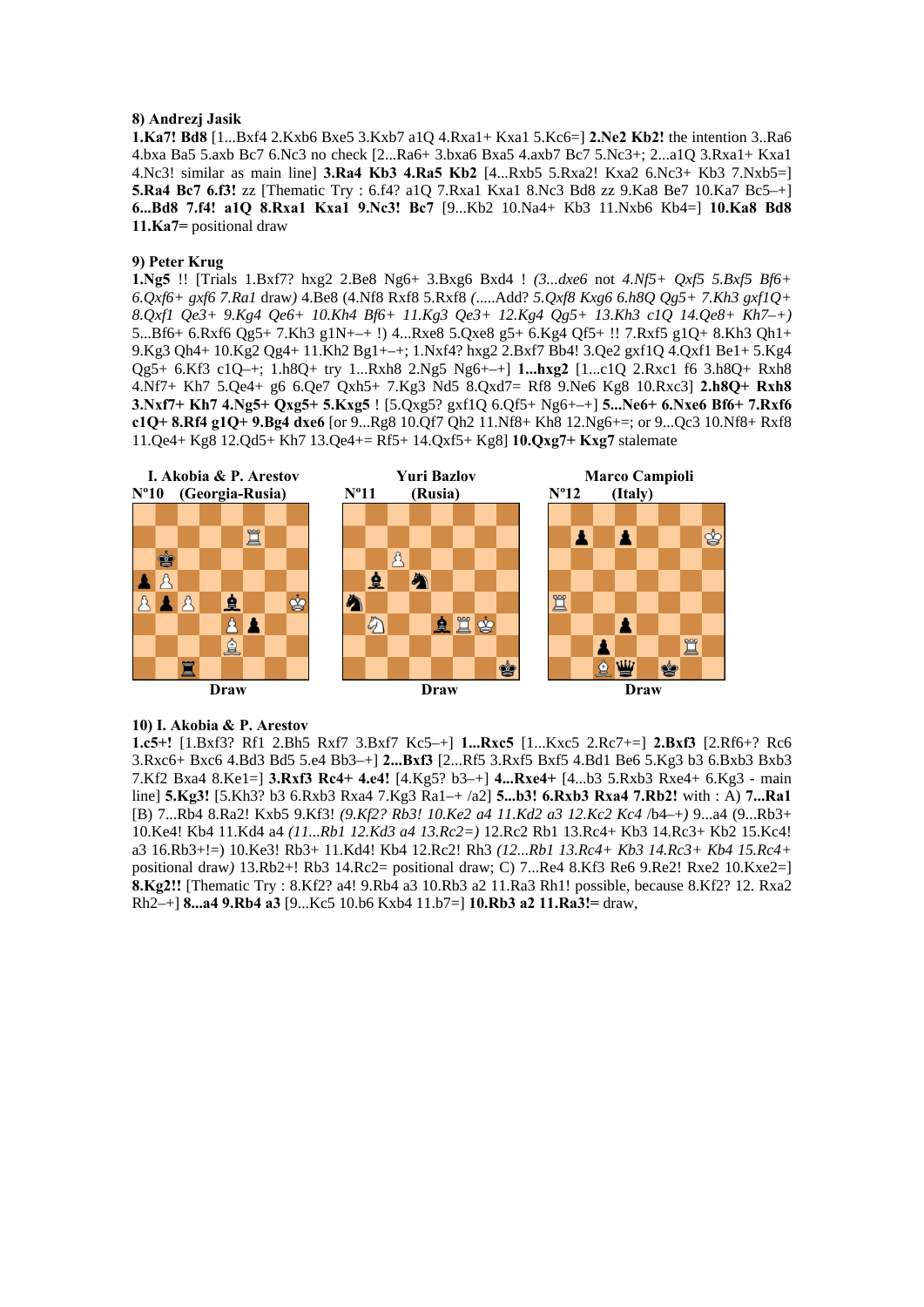#### **11) Yuri Bazlov**

**1.c7! Nab6** [1...Ba6 2.Rf1+=] **2.Rf5** [2.Rf7? Be2 3.Na5 Kg1 4.Nc6 Bc5–+] **2...Nxc7 3.Nd2 Bxd2 4.Kf2 Be8 5.Rf8 Bc3 6.Rf4 Be5 7.Rh4+ Bh2 8.Re4 Bg1+ 9.Kg3 Bc5 10.Re1+ Bg1 11.Re4 Bh2+ 12.Kf2 Bd6 13.Rh4+ Bh2 14.Re4** positional draw

#### **12) Marco Campioli**

**1.Rh2!** [1.Rag4? Qf3! *(1...Qxc1? 2.Rg1+ Ke2 3.Rxc1=)* 2.R2g3 *(2.Rg1+ Kf2–+)* 2...Qh1+ 3.Kg6 Kf2 4.Bd2 Ke2 5.Rg2+ Kd1 6.Bg5 Qe1 7.Ra4 c1Q 8.Bxc1 Qe6+ 9.Kg7 Qe5+ 10.Kg6 Kxc1–+; 1.Rgg4? Qxc1–+] **1...d2!** [1...Kg1 2.Rah4 Qf3 *(2...Qxc1 3.Rh1+ Kf2 4.Rxc1=)* 3.R4h3=] **2.Rf4+** [2.Bxd2 c1Q 3.Rf4+ Kg1–+] **2...Kg1** [2...Ke1 3.Re4+ Kf1 4.Rf4+=] **3.Rff2** [3.Rhh4? dxc1Q–+; 3.Rxd2 Qh5+ 4.Kg7 Qg5+–+] **3...Qh5+** [3...dxc1Q 4.Rhg2+ Kh1 5.Rh2+=] **4.Rxh5 dxc1Q 5.Rhh2** [5.Rff5? Qe3 6.Rfg5+ Kf2 7.Rf5+ Kg3 8.Rfg5+ Kf4 9.Rf5+ Kg4 10.Rfg5+ Qxg5–+] **5...Qg5 6.Rxc2 Qe7+ 7.Kg8!** [7.Kh6? Qd6+ 8.Kg5 Qxh2–+] **7...Qe8+ 8.Kh7 Qf7+ 9.Kh8 Qf8+ 10.Kh7 Qf5+ 11.Kg8 Qe6+ 12.Kh7** [12.Kf8? Qd6+– +] **12...Qe4+ 13.Kg8 Qd5+ 14.Kh7 Qd3+ 15.Kh8** [15.Kg7? Qg3–+]



# **13) Franco Bertoli**

**1.d7!** [1.Rd3+? Kg4 2.d7 Ne6+ 3.Kd6 Kf5 4.Rd5+ Kf6 5.Nd3 Qc4 6.Nc5 Qf4+ 7.Kc6 Nd8+–+] **1...Ne6+**  [1...Qe3+ 2.Rd4 Ne6+ 3.Kd5 Qxd4+ 4.Kxe6 Qg4+ 5.Ke7=] **2.Kd6 Nd8** [2...Qf4+ 3.Kxe6 Qxd2 4.Bc7=] **3.Kc7 Ne6+** [3...Nf7 4.d8Q Nxd8 5.Kxd8 Qa8 /b4 6.Rh2+=] **4.Kd6 Nd8 5.Kc7 Qf4+ 6.Kxd8** [6.Rd6? Nf7 7.d8Q Nxd8 8.Kxd8 Qf8+ 9.Kc7 Qg7+ 10.Kc8 Qxb2–+] **6...Qxb8+ 7.Ke7 Qe5+ 8.Kd8 Qf6+ 9.Ke8**  [9.Kc8? Qc3+–+] **9...Qg6+ 10.Kd8** [10.Ke7? Qg5+ 11.Ke8 Qe3+–+] **10...Qg5+ 11.Kc8 Qc5+ 12.Kd8**  [12.Kb7? Qb4+ 13.Kc8 Qc3+–+] **12...Qa5+ 13.Ke8 Qxd2 14.d8Q** [14.Nc4? Qe2+ 15.Kf8 Qd3 16.Ke7 Qe4+ 17.Kf8 Qf5+ 18.Ke7 Qc5+ 19.Ke8 Qxc4–+] **14...Qxd8+ 15.Kxd8 Kg3** [15...Kg2 16.Nc4 h3 17.Ne3+ Kf3 18.Nf1=] **16.Nc4 h3 17.Ne3 Kf2 18.Ng4+ Kf3** [18...Kg3 19.Ne3=] **19.Nh2+ Kg2 20.Ng4 Kg3 21.Ne3 h2 22.Nf1+=**